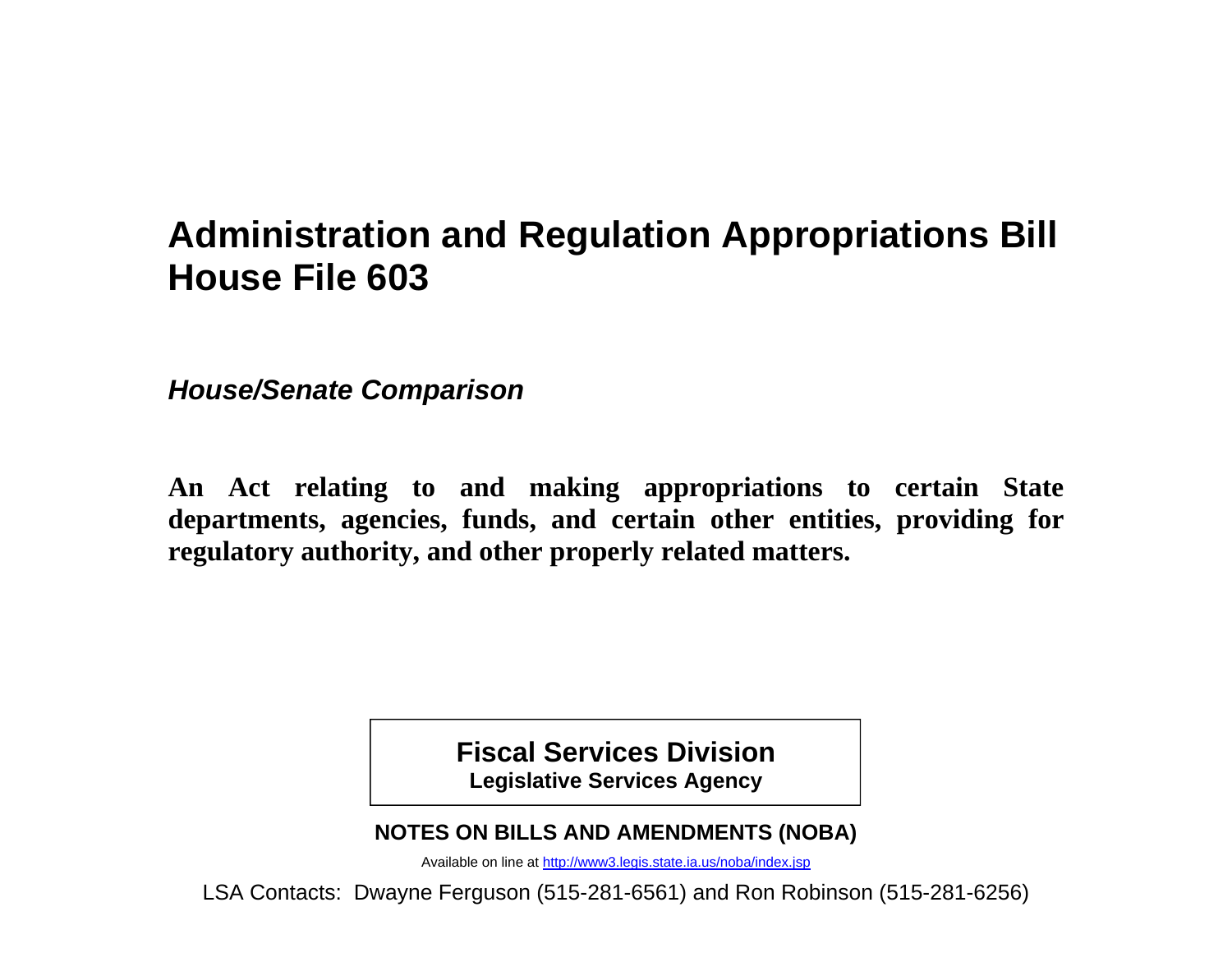#### **Overall Funding and FTE Position Differences:**

|                      | <b>House Action</b><br>FY 2014 | <b>Senate Action</b><br>FY 2014 | FY 2014 Hse. Act. v.<br>FY 2014 Sen. Act. | Comments               |
|----------------------|--------------------------------|---------------------------------|-------------------------------------------|------------------------|
|                      |                                | (2)                             | (3)                                       | (4)                    |
| <b>General Fund</b>  | 55,020,249                     | 55,986,431                      | $-966.182$                                | See differences below. |
| Other Funds          | 51,241,201                     | 51,122,626                      | 118,575                                   | See differences below. |
| <b>FTE Positions</b> | 1,281.79                       | .295.98                         | $-14.19$                                  | See differences below. |

#### **Funding Differences – General Fund:**

|                                    | <b>House Action</b><br>FY 2014 |    | <b>Senate Action</b><br>FY 2014 |    | FY 2014 Hse. Act. v.<br><b>FY 2014 Sen. Act.</b> | Comments                                                                                                                                                                                                     |
|------------------------------------|--------------------------------|----|---------------------------------|----|--------------------------------------------------|--------------------------------------------------------------------------------------------------------------------------------------------------------------------------------------------------------------|
|                                    | (1)                            |    | (2)                             |    | (3)                                              | (4)                                                                                                                                                                                                          |
| <b>Administrative Services</b>     |                                |    |                                 |    |                                                  |                                                                                                                                                                                                              |
| Administrative Services, Dept.     | \$<br>4,020,322                | \$ | 4,067,924                       | S. | $-47,602$                                        | The House does not provide for the replacement of the V3<br>Distribution.                                                                                                                                    |
| <b>Terrace Hill Operations</b>     | 499.025                        |    | 405,914                         |    | 93,111                                           | The House moves the appropriation for Terrace Hill Quarters<br>into the Department of Administrative Services appropriation, and<br>the Senate continues to provide the support to the Governor's<br>Office. |
| <b>Auditor Of State</b>            |                                |    |                                 |    |                                                  |                                                                                                                                                                                                              |
| Auditor of State - General Office  | \$<br>914,506                  | \$ | 1.047.256                       | S. | -132,750                                         | The House does not provide additional support for audits of State<br>agencies.                                                                                                                               |
| Campaign Finance Disclosure        |                                |    |                                 |    |                                                  |                                                                                                                                                                                                              |
| Ethics & Campaign Disclosure Board | \$<br>490,335                  | S  | 570,335                         |    | $-80,000$                                        | The House does not provide for a general increase.                                                                                                                                                           |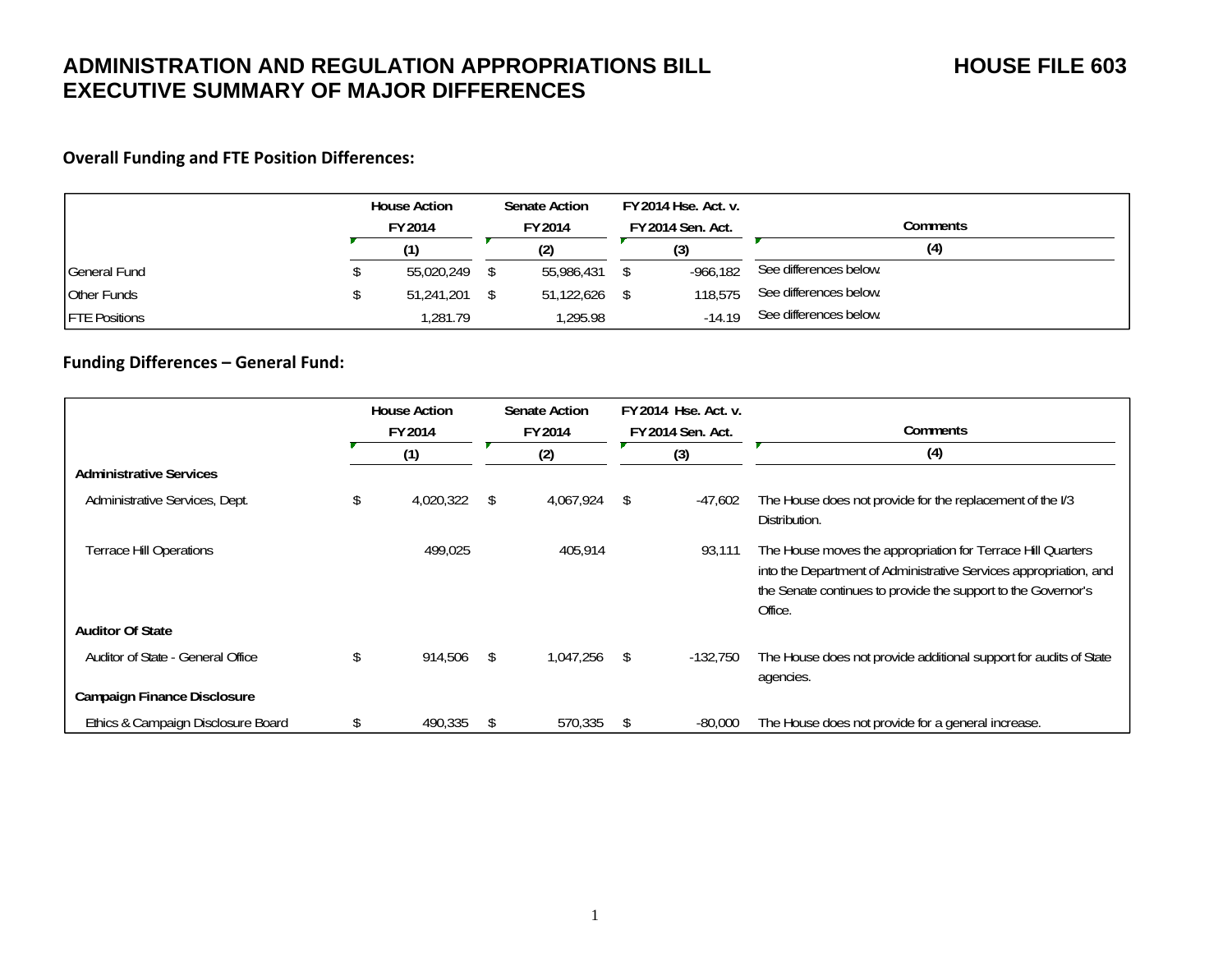### **Funding Differences – General Fund (Continued):**

|                                                         | <b>House Action</b>  |               | <b>Senate Action</b> |     | FY 2014 Hse. Act. v. |                                                                                                                                                    |
|---------------------------------------------------------|----------------------|---------------|----------------------|-----|----------------------|----------------------------------------------------------------------------------------------------------------------------------------------------|
|                                                         | FY 2014              |               | FY 2014              |     | FY 2014 Sen. Act.    | Comments                                                                                                                                           |
|                                                         | (1)                  |               | (2)                  |     | (3)                  | (4)                                                                                                                                                |
| <b>Governor's Office</b>                                |                      |               |                      |     |                      |                                                                                                                                                    |
| <b>Terrace Hill Quarters</b>                            | \$<br>0              | \$            | 93,111               | \$  | -93,111              | The House provides the appropriation to the Department of<br>Administrative Services.                                                              |
| Human Rights, Department of                             |                      |               |                      |     |                      |                                                                                                                                                    |
| Weatherization Programs                                 | \$<br>$\overline{0}$ | \$            | 281,129              | \$  | $-281,129$           | The House does not provide new support to replace part of the<br>reduced federal support for weatherization programs.                              |
| Inspections and Appeals, Dept. of                       |                      |               |                      |     |                      |                                                                                                                                                    |
| Welfare Fraud Annual Meeting                            | \$<br>25,000         | <sup>\$</sup> | 0                    | \$  | 25,000               | The House provides one-time support from the General Fund,<br>and the Senate provides one-time support of \$5,000 from the<br>Medicaid Fraud Fund. |
| Child Advocacy Board<br><b>Public Information Board</b> | 2,680,590            |               | 2,680,290            |     | 300                  | The House provides for a general increase.                                                                                                         |
| Jowa Public Information Board<br>Revenue, Dept. of      | \$<br>100,000        | \$            | 450,000              | \$. | $-350,000$           | The House provides less support for the new Board.                                                                                                 |
| Revenue, Department of                                  | \$<br>17,880,839     | \$            | 18,080,840           | S.  | $-200,001$           | The House does not provide additional administrative support for<br>auditing activities.                                                           |
| Secretary of State                                      |                      |               |                      |     |                      |                                                                                                                                                    |
| Secretary of State - Operations                         | \$<br>2,896,699      |               | 2.796.699            |     | 100,000              | The House does not provide for a general reduction.                                                                                                |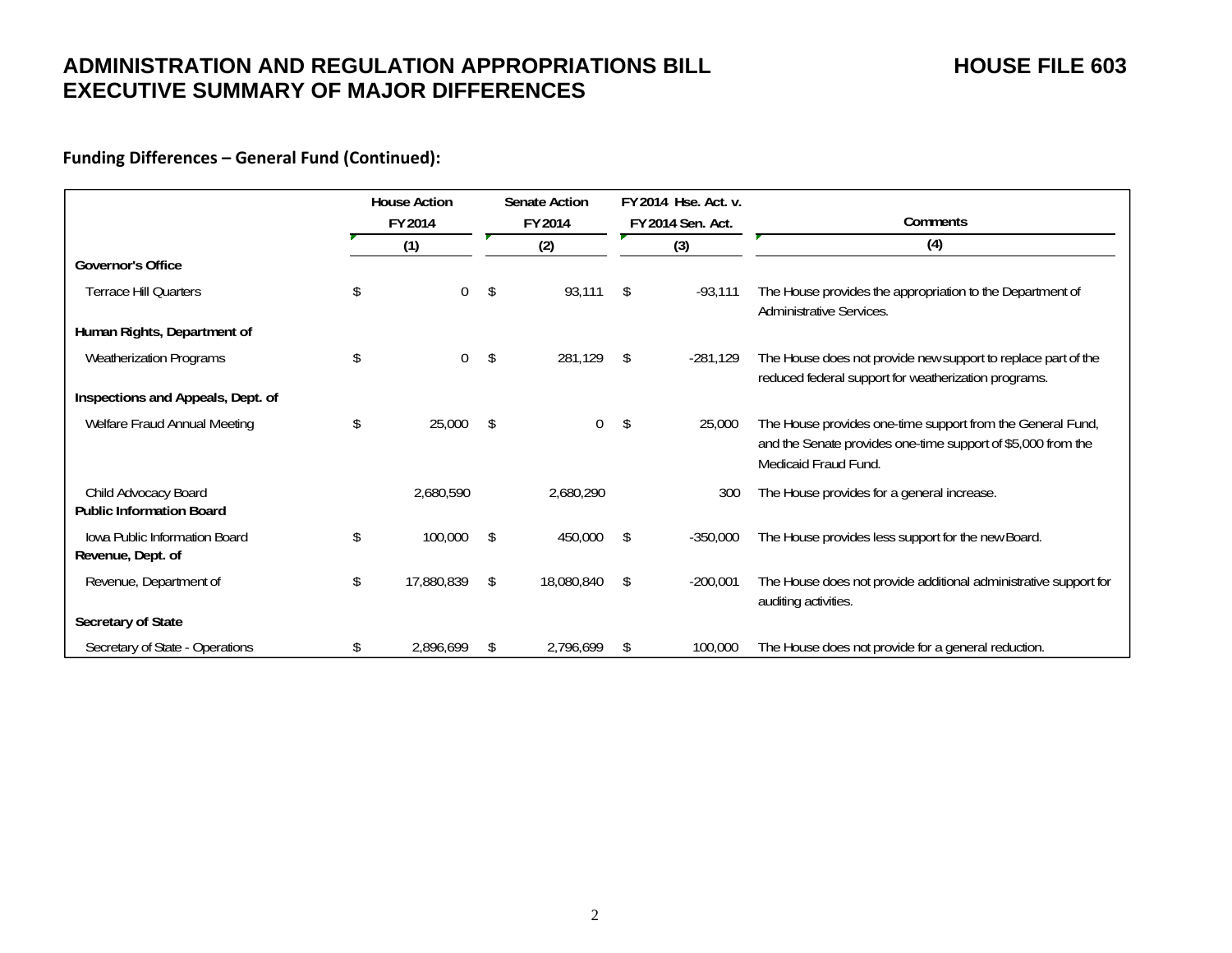#### **Funding Differences – Other Funds:**

|                                       | <b>House Action</b><br>FY 2014 |    | <b>Senate Action</b><br>FY 2014 |    | FY 2014 Hse. Act. v.<br><b>FY 2014 Sen. Act.</b> | Comments                                                                                                                                                       |
|---------------------------------------|--------------------------------|----|---------------------------------|----|--------------------------------------------------|----------------------------------------------------------------------------------------------------------------------------------------------------------------|
|                                       | (1)                            |    | (2)                             |    | (3)                                              | (4)                                                                                                                                                            |
| Inspections and Appeals, Dept. of     |                                |    |                                 |    |                                                  |                                                                                                                                                                |
| Medicaid Fraud - Fraud Annual Meeting | \$<br>$\Omega$                 | \$ | 5,000                           | S. | $-5,000$                                         | The House provides one-time support of \$25,000 from the<br>General Fund, and the Senate provides one-time support of<br>\$5,000 from the Medicaid Fraud Fund. |
| Racing Commission                     |                                |    |                                 |    |                                                  |                                                                                                                                                                |
| Gambling Socioeconomic Study          | \$<br>125,000                  | -S | 0                               | \$ | 125,000                                          | The House provides the appropriation contingent on the Study<br>still being statutorily required, and the Senate eliminates the<br>required Study.             |
| <b>Consumer Advocate</b>              |                                |    |                                 |    |                                                  |                                                                                                                                                                |
| Consumer Advocate - CMRF              | $\Omega$                       | \$ | 1,425                           | \$ | $-1,425$                                         | The House does not provide for the replacement of the I/3<br>Distribution.                                                                                     |

#### **Funding Differences – FTE Positions:**

|                                | <b>House Action</b><br>FY 2014 | <b>Senate Action</b><br>FY 2014 | FY 2014 Hse. Act. v.<br>FY 2014 Sen. Act. | Comments                                                                                                                                             |
|--------------------------------|--------------------------------|---------------------------------|-------------------------------------------|------------------------------------------------------------------------------------------------------------------------------------------------------|
|                                |                                | (2)                             | (3)                                       | (4)                                                                                                                                                  |
| <b>Administrative Services</b> |                                |                                 |                                           |                                                                                                                                                      |
| <b>Terrace Hill Operations</b> | 7.00                           | 5.00                            | 2.00                                      | The House provides the authority to the Department of<br>Administrative Services, and the Senate provides the authority to<br>the Governor's Office. |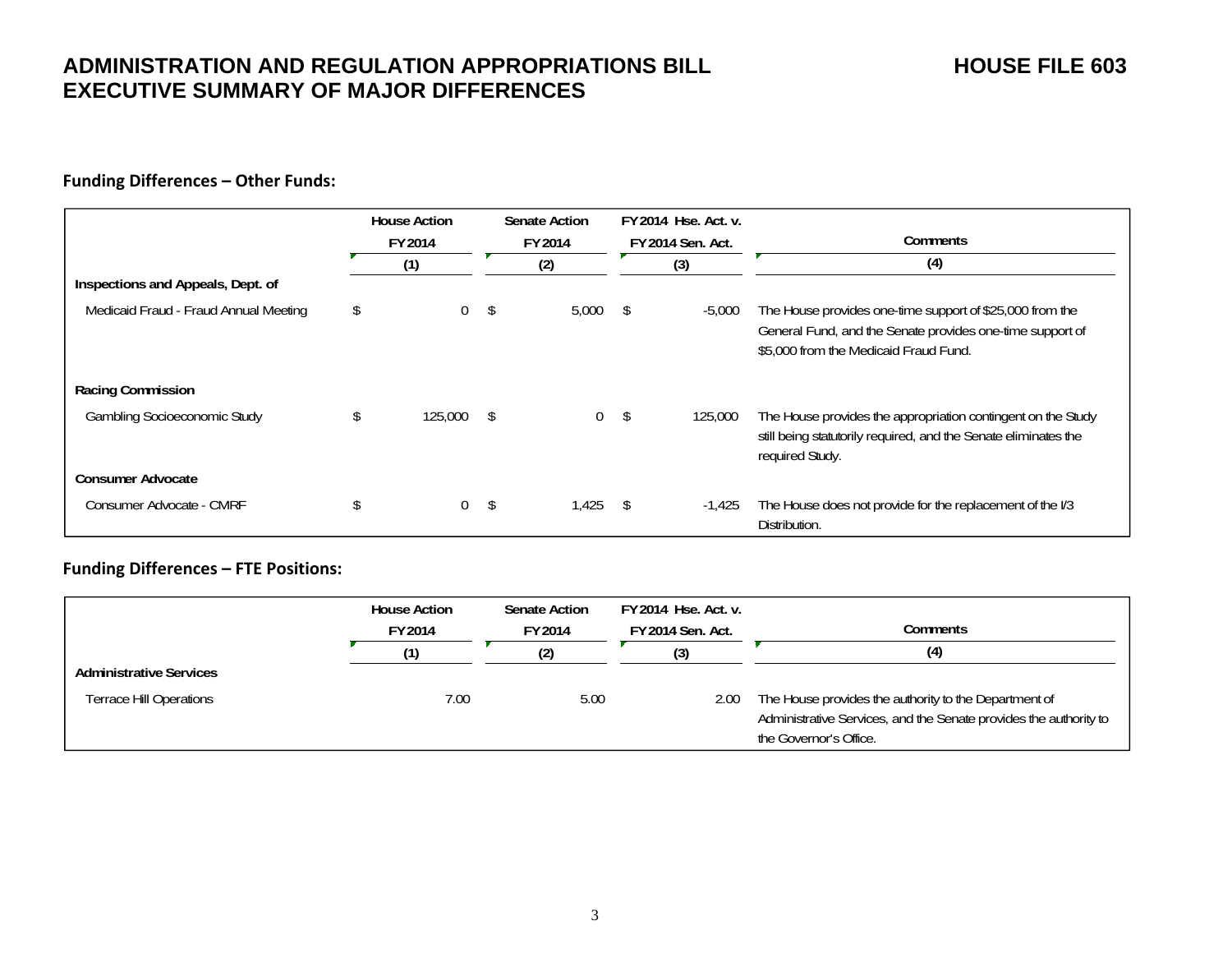### **Funding Differences – FTE Positions (Continued):**

|                                                    | <b>House Action</b> | <b>Senate Action</b> | FY 2014 Hse. Act. v. |                                                                                                                                                                        |
|----------------------------------------------------|---------------------|----------------------|----------------------|------------------------------------------------------------------------------------------------------------------------------------------------------------------------|
|                                                    | FY 2014             | FY 2014              | FY 2014 Sen. Act.    | Comments                                                                                                                                                               |
|                                                    | (1)                 | (2)                  | (3)                  | (4)                                                                                                                                                                    |
| <b>Alcoholic Beverages</b>                         |                     |                      |                      |                                                                                                                                                                        |
| Alcoholic Beverages Operations                     | 15.00               | 18.50                | $-3.50$              | The House provides for the Governor's recommendation, and<br>the Senate maintains the FY 2013 authority.                                                               |
| Professional Licensing and Reg.                    |                     |                      |                      |                                                                                                                                                                        |
| Professional Licensing Bureau                      | 12.00               | 12.50                | $-0.50$              | The House maintains the FY 2013 authority, and the Senate<br>provides for the Governor's recommendation.                                                               |
| <b>Banking Division</b>                            |                     |                      |                      |                                                                                                                                                                        |
| Banking Division - CMRF                            | 70.50               | 74.50                | $-4.00$              | The House maintains the FY 2013 authority, and the Senate<br>provides for the Governor's recommendation.                                                               |
| <b>Insurance Division</b>                          |                     |                      |                      |                                                                                                                                                                        |
| Insurance Division - CMRF                          | 99.50               | 100.15               | $-0.65$              | The House maintains the FY 2013 authority, and the Senate<br>provides for the Governor's recommendation.                                                               |
| <b>Governor's Office</b>                           |                     |                      |                      |                                                                                                                                                                        |
| <b>Terrace Hill Quarters</b>                       | 0.00                | 2.00                 | $-2.00$              | The House provides the authority to the Department of<br>Administrative Services, and the Senate provides the authority to<br>the Governor's Office.                   |
| Human Rights, Department of                        |                     |                      |                      |                                                                                                                                                                        |
| Human Rights Administration                        | 5.35                | 5.65                 | $-0.30$              | The House maintains the FY 2013 authority, and the Senate<br>provides for the Governor's recommendation.                                                               |
| Community Advocacy and Services                    | 9.38                | 9.62                 | $-0.24$              | The House maintains the FY 2013 authority, and the Senate<br>provides for the Governor's recommendation.                                                               |
| <b>Public Information Board</b>                    |                     |                      |                      |                                                                                                                                                                        |
| Iowa Public Information Board<br>Revenue, Dept. of | 1.00                | 3.00                 | $-2.00$              | The House provides less funding support and FTE authority.                                                                                                             |
| Revenue, Department of                             | 242.24              | 245.24               | $-3.00$              | The House provides for the Governor's recommendation, and<br>the Senate provides \$200,001 in additional funding for<br>administrative support and 3.00 FTE positions. |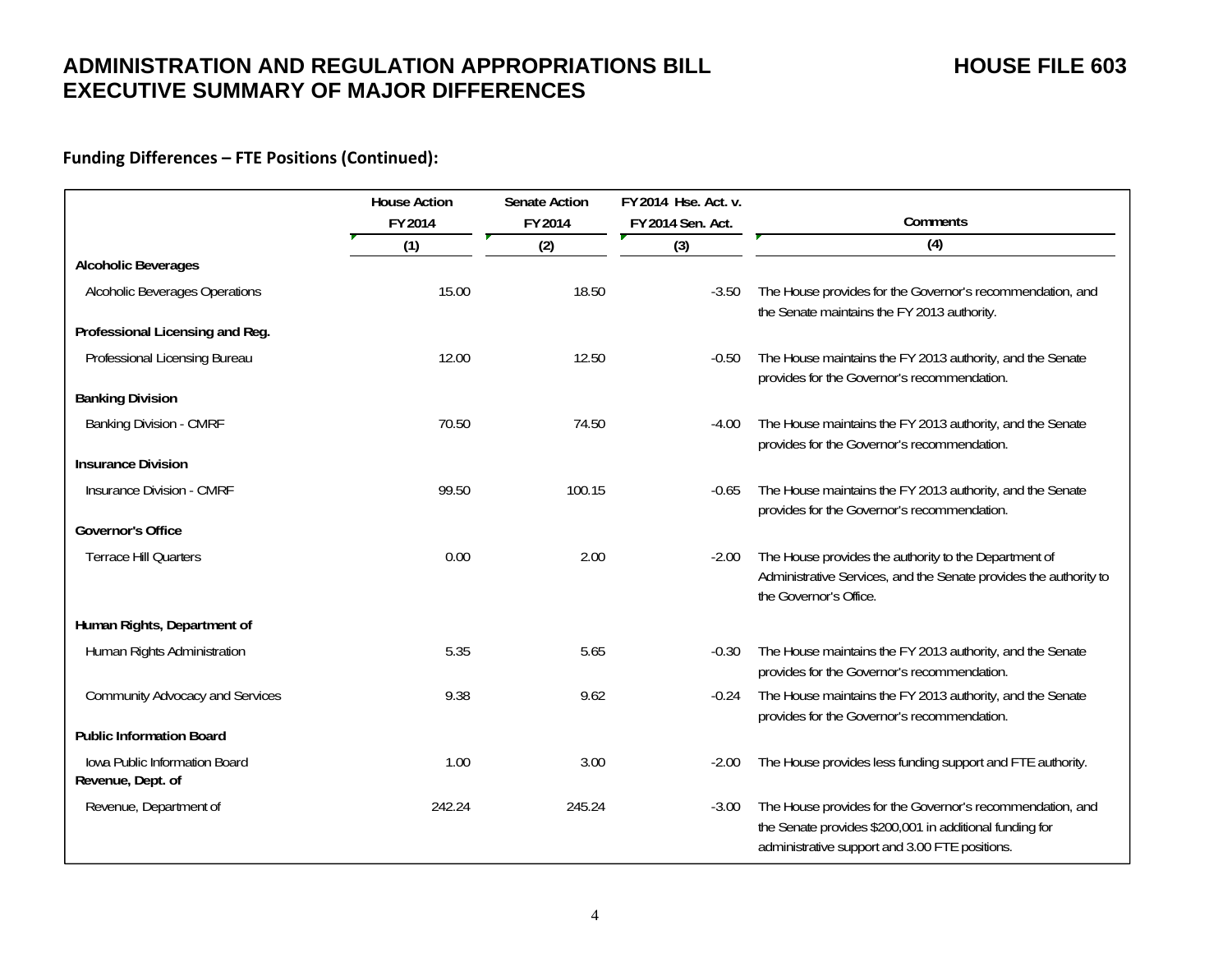**NOTE:** The House includes funding for FY 2015 and the Senate does not. The House makes appropriations for FY 2015 at 85.0% of the FY 2014 appropriations with the following exceptions:

- All FTE positions are appropriated at 100.0% of the FY 2014 level.
- The I/3 distributions outside the Administration and Regulation Appropriations Subcommittee's purview are appropriated at 100.0% of the FY 2014 level.
- The Racing and Gaming Revolving Fund appropriation for a Gambling Socioeconomic Study of \$125,000 was for one year and is not continued in FY 2015.

#### **Major Language Differences:**

- c **Auditor of State's expenditures:** The Senate requires the Auditor to use funding solely for audit work related to the comprehensive annual report, federally required audits, and investigations of embezzlement, theft, or other significant financial irregularities until the audit of the comprehensive annual financial report is complete. The House does not include this intent language.
- c **Regional Telecommunications Councils (RTC) allocations:** The Senate requires the Iowa Telecommunications and Technology Commission (ITTC) to distribute funding to the RTCs based on usage. The RTCs are to report to the ITTC every six months. The House does not include this intent language.
- $\bullet$  **Racing and Gaming Commission socioeconomic gambling study:** The House appropriates \$125,000 from the Gaming Regulatory Fund for the statutorily required study of the socioeconomic impact of gambling to Iowans with contingency language for the study being done if required by law. The Senate eliminates the funding and strikes the Code Section requiring the study.
- $\bullet$  **Department of Revenue administrative costs:** The Senate requires the Department of Revenue to allocate \$200,000 of the General Fund appropriation specifically for administrative support. The House does not include this intent language.
- **Iowa Public Information Board cleanup:** The Senate includes technical Code changes for the Public Information Board. The House does not include these Code changes.
- c **Terrace Hill Commission:** The Senate amends the Code to allow the Governor to appoint an administrator for the Terrace Hill facility and substitutes language to define the purpose of the Terrace Hill Commission to preserve, maintain, renovate, landscape, and administer the whole of the Terrace Hill facilities. The changes clarify the Commission's contracting responsibilities and authority to solicit and accept funds and donations, to administer a membership program, and to maintain the historical collections. The House does not include these Code changes.

**NOTE: This language difference summary represents major language differences and should not be considered a comprehensive listing of differences between the House and Senate on HF 603. Please see the complete NOBAs for more detail.** 

**House Action (pink copy) NOBA: https://www.legis.iowa.gov/DOCS/NOBA/85\_HF603\_HF.pdf** Senate Action NOBA: https://www.legis.iowa.gov/DOCS/NOBA/85\_H1319\_SF.pdf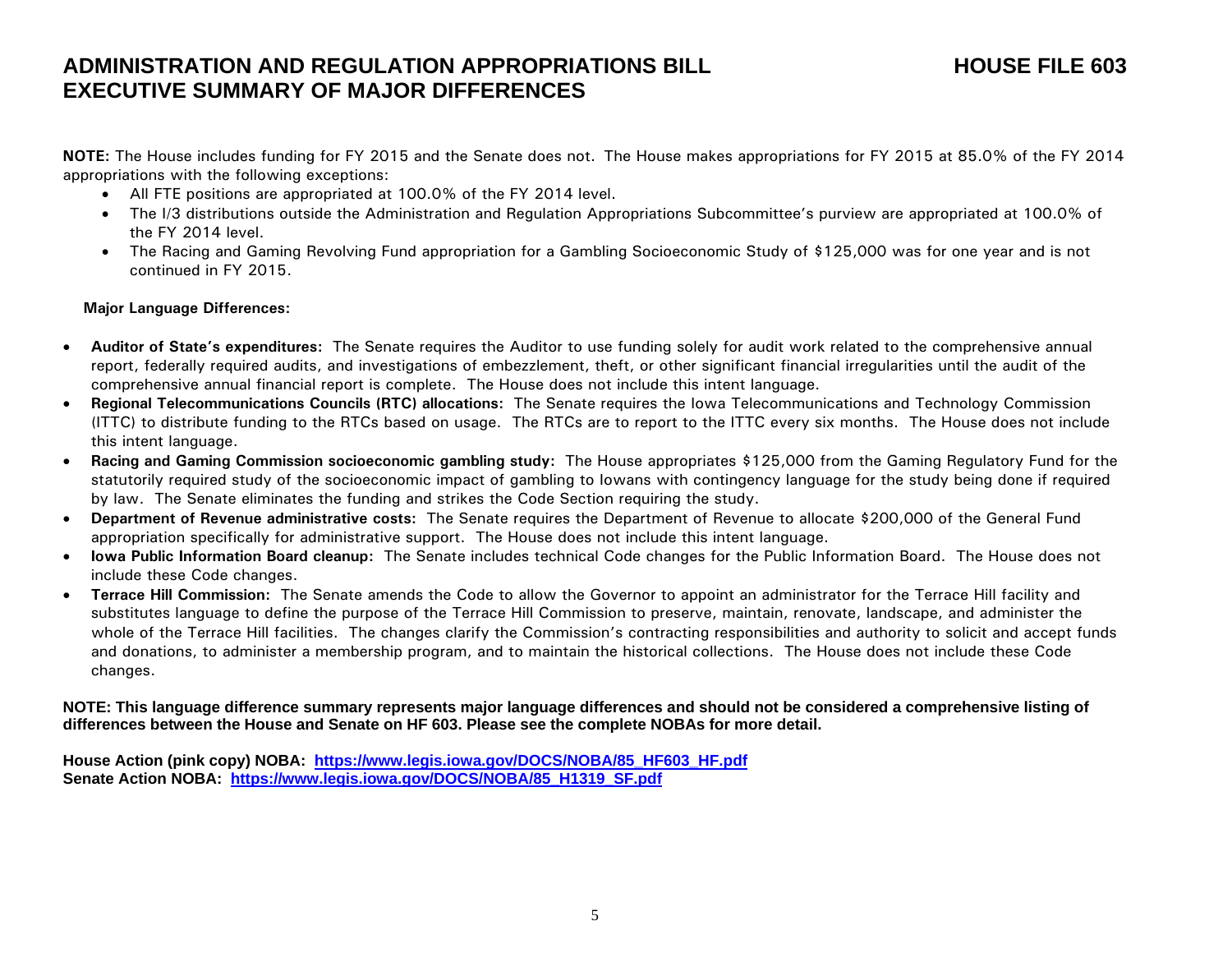### **Summary Data** General Fund

|                                   | Estimated<br>FY 2013 |    | <b>House Action</b><br>FY 2014 |    | <b>Senate Action</b><br>FY 2014 |  | FY 2014 Hse. Act. v.<br>FY 2014 Sen. Act. | House Flr Yr2<br>FY 2015 |            | Senate Flr Yr2<br>FY 2015 |     |                | FY 2015 Hse. Act. v.<br>FY 2015 Sen. Act. |            |
|-----------------------------------|----------------------|----|--------------------------------|----|---------------------------------|--|-------------------------------------------|--------------------------|------------|---------------------------|-----|----------------|-------------------------------------------|------------|
|                                   | (1)                  |    | (2)                            |    | (3)                             |  | (4)                                       |                          | (5)        |                           | (6) |                |                                           |            |
| Administration and Regulation     | 53,016,188           | \$ | 52,533,931                     | \$ | 53,500,113 \$                   |  | -966,182                                  | -S                       | 44,632,591 | \$                        |     | $\overline{0}$ | -\$                                       | 44,632,591 |
| Agriculture and Natural Resources | $\mathbf 0$          |    | 119,771                        |    | 119,771                         |  | $\mathbf 0$                               |                          | 119,771    |                           |     | 0              |                                           | 119,771    |
| Economic Development              | $\mathbf{0}$         |    | 327,821                        |    | 327,821                         |  | $\mathbf 0$                               |                          | 327,821    |                           |     | 0              |                                           | 327,821    |
| Education                         | $\mathbf{0}$         |    | 309,222                        |    | 309,222                         |  | $\mathbf 0$                               |                          | 309,222    |                           |     | 0              |                                           | 309,222    |
| <b>Health and Human Services</b>  | $\mathbf 0$          |    | 1,131,101                      |    | 1,131,101                       |  | $\mathbf 0$                               |                          | 1,131,101  |                           |     | 0              |                                           | 1,131,101  |
| Justice System                    | $\mathbf 0$          |    | 571,855                        |    | 571,855                         |  | $\mathbf 0$                               |                          | 571,855    |                           |     | 0              |                                           | 571,855    |
| <b>Unassigned Standings</b>       |                      |    | 26,548                         |    | 26,548                          |  |                                           |                          | 26,548     |                           |     | $\Omega$       |                                           | 26,548     |
| <b>Grand Total</b>                | 53,016,188           |    | 55,020,249                     |    | 55,986,431                      |  | $-966,182$                                |                          | 47,118,909 |                           |     | $\mathbf{0}$   |                                           | 47,118,909 |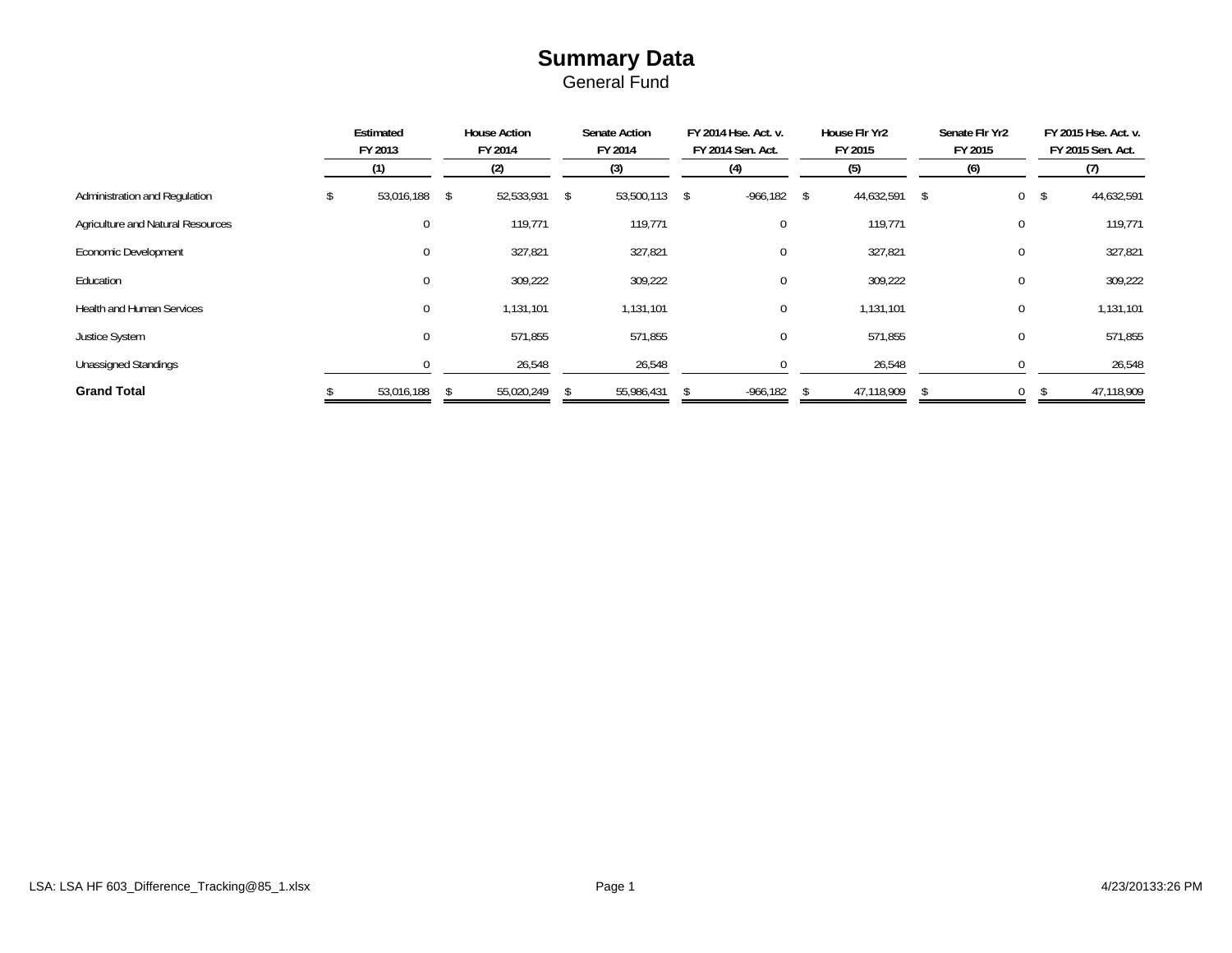|                                                                                                                                                         |               | Estimated<br>FY 2013                                      |                | <b>House Action</b><br>FY 2014                            |               | <b>Senate Action</b><br>FY 2014                              |                | FY 2014 Hse, Act. v.<br>FY 2014 Sen. Act. |                | House Flr Yr2<br>FY 2015                                  |            | Senate Flr Yr2<br>FY 2015                  |               | FY 2015 Hse. Act. v.<br>FY 2015 Sen. Act.                 |
|---------------------------------------------------------------------------------------------------------------------------------------------------------|---------------|-----------------------------------------------------------|----------------|-----------------------------------------------------------|---------------|--------------------------------------------------------------|----------------|-------------------------------------------|----------------|-----------------------------------------------------------|------------|--------------------------------------------|---------------|-----------------------------------------------------------|
|                                                                                                                                                         |               | (1)                                                       |                | (2)                                                       |               | (3)                                                          |                | (4)                                       |                | (5)                                                       |            | (6)                                        |               | (7)                                                       |
| Administrative Services, Dept. of                                                                                                                       |               |                                                           |                |                                                           |               |                                                              |                |                                           |                |                                                           |            |                                            |               |                                                           |
| <b>Administrative Services</b><br>Administrative Services, Dept.<br>Utilities<br>Terrace Hill Operations<br>13 Distribution<br>Iowa Building Operations | \$            | 4.020.344<br>2,676,460<br>405,914<br>3,277,946<br>995,535 | \$             | 4,020,322<br>2,676,460<br>499,025<br>$\Omega$<br>$\Omega$ | \$            | 4,067,924 \$<br>2,676,460<br>405,914<br>$\Omega$<br>$\Omega$ |                | $-47,602$<br>0<br>93,111<br>0<br>$\Omega$ | \$             | 3.417.274<br>2,274,991<br>424,171<br>$\Omega$<br>$\Omega$ | \$         | 0<br>$\Omega$<br>0<br>$\Omega$<br>$\Omega$ | \$            | 3,417,274<br>2,274,991<br>424,171<br>$\Omega$<br>$\Omega$ |
| Total Administrative Services, Dept. of                                                                                                                 |               | 11,376,199                                                | $\mathfrak{L}$ | 7,195,807                                                 | $\mathsf{\$}$ | 7,150,298                                                    | $\mathfrak{L}$ | 45,509                                    | \$             | 6,116,436                                                 | \$         | $\overline{0}$                             | \$            | 6,116,436                                                 |
| <b>Auditor of State</b>                                                                                                                                 |               |                                                           |                |                                                           |               |                                                              |                |                                           |                |                                                           |            |                                            |               |                                                           |
| <b>Auditor Of State</b><br>Auditor of State - General Office                                                                                            |               | 905,468                                                   | \$             | 914,506                                                   | -\$           | 1,047,256                                                    | \$             | $-132,750$                                | \$             | 777,330                                                   | \$         | 0                                          | \$            | 777,330                                                   |
| <b>Total Auditor of State</b>                                                                                                                           |               | 905,468                                                   | \$             | 914,506                                                   | \$            | 1,047,256                                                    | $\mathfrak{L}$ | $-132,750$                                | \$             | 777,330                                                   | \$         | $\overline{0}$                             | \$            | 777,330                                                   |
| <b>Ethics and Campaign Disclosure</b>                                                                                                                   |               |                                                           |                |                                                           |               |                                                              |                |                                           |                |                                                           |            |                                            |               |                                                           |
| <b>Campaign Finance Disclosure</b><br>Ethics & Campaign Disclosure Board                                                                                |               | 490,000                                                   | \$             | 490,335                                                   | -\$           | 570,335                                                      | -S             | $-80,000$                                 | \$             | 416,785                                                   | \$         | 0                                          | \$            | 416,785                                                   |
| <b>Total Ethics and Campaign Disclosure</b>                                                                                                             | $\mathcal{S}$ | 490,000                                                   | \$             | 490,335                                                   | \$            | 570,335                                                      | \$             | $-80,000$                                 | \$             | 416,785                                                   | \$         | $\overline{0}$                             | \$            | 416,785                                                   |
| Commerce, Dept. of                                                                                                                                      |               |                                                           |                |                                                           |               |                                                              |                |                                           |                |                                                           |            |                                            |               |                                                           |
| <b>Alcoholic Beverages</b><br><b>Alcoholic Beverages Operations</b>                                                                                     | \$            | 1,220,391 \$                                              |                | 1,220,391                                                 | \$            | 1,220,391 \$                                                 |                |                                           | 0 <sup>5</sup> | 1,037,332                                                 | $\sqrt{2}$ | $\overline{0}$                             | $\mathsf{\$}$ | 1,037,332                                                 |
| Professional Licensing and Reg.<br>Professional Licensing Bureau                                                                                        |               | 600,353                                                   | \$             | 601,537                                                   | \$            | 601,537                                                      | <sup>\$</sup>  | $\mathbf 0$                               | \$             | 511,306                                                   | \$         | $\overline{0}$                             | \$            | 511,306                                                   |
| Total Commerce, Dept. of                                                                                                                                |               | 1,820,744                                                 | \$             | 1,821,928                                                 | \$            | 1,821,928                                                    | \$             | $\overline{0}$                            | $\sqrt[6]{}$   | 1,548,638                                                 | \$         | $\overline{0}$                             | \$            | 1,548,638                                                 |
| lowa Tele & Tech Commission                                                                                                                             |               |                                                           |                |                                                           |               |                                                              |                |                                           |                |                                                           |            |                                            |               |                                                           |
| <b>Iowa Communications Network</b><br>Regional Telecom Councils                                                                                         |               | 992,913                                                   | \$             | 992,913                                                   | \$            | 992,913                                                      | $\mathfrak{L}$ | $\mathbf 0$                               | \$             | 843,976                                                   | \$         | 0                                          | \$            | 843,976                                                   |
| Total Iowa Tele & Tech Commission                                                                                                                       |               | 992,913                                                   | \$             | 992,913                                                   | \$            | 992,913                                                      | \$             | 0                                         | \$             | 843,976                                                   | \$         | $\mathbf 0$                                | \$            | 843,976                                                   |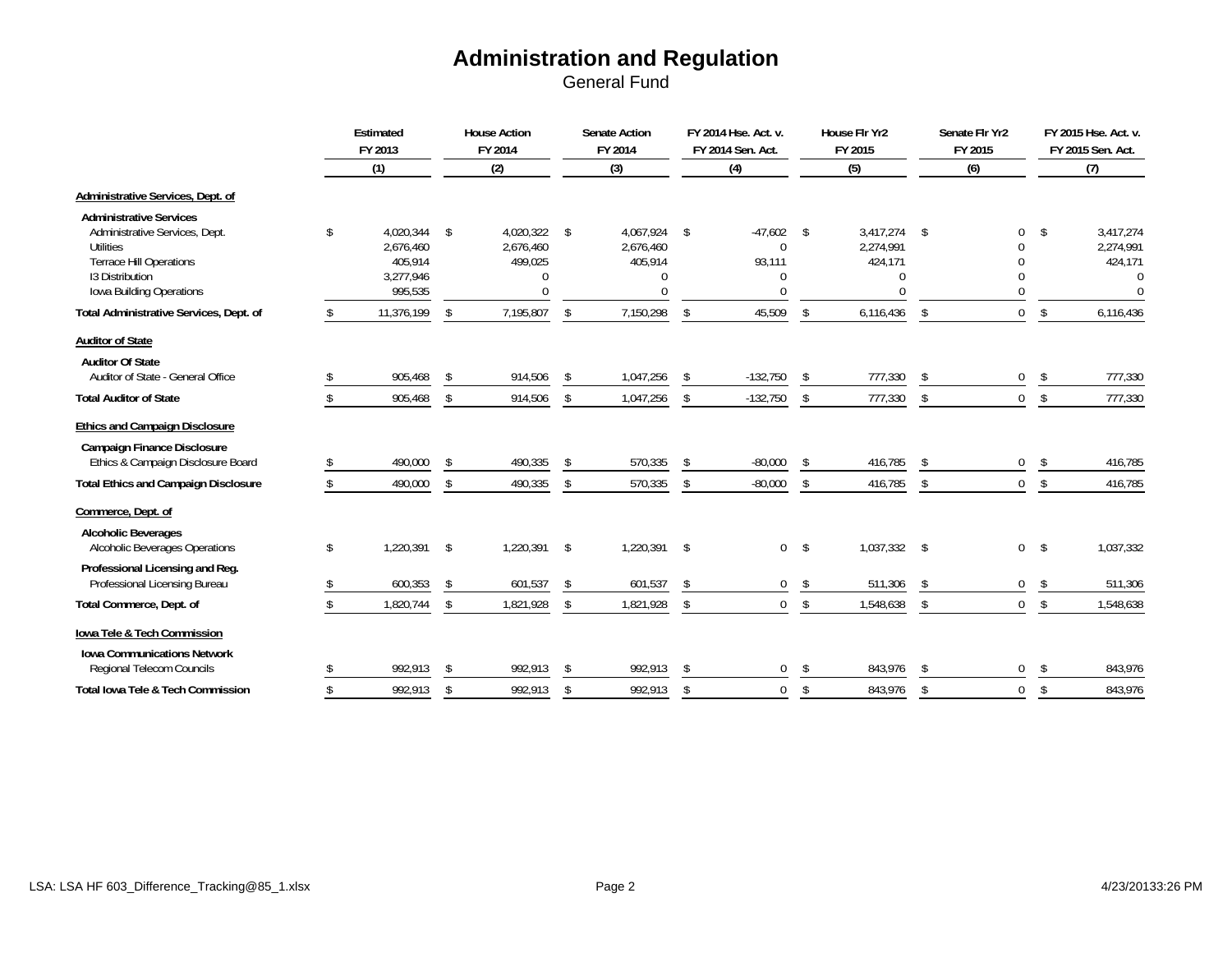|                                                                                                                                                                                                                                                                                                      | Estimated<br>FY 2013                                                                               |    | <b>House Action</b><br>FY 2014                                                             | <b>Senate Action</b><br>FY 2014                                                                           |            | FY 2014 Hse. Act. v.<br>FY 2014 Sen. Act.                                      | House Flr Yr2<br>FY 2015                                                                           | Senate Flr Yr2<br>FY 2015                                |    | FY 2015 Hse. Act. v.<br>FY 2015 Sen. Act.                                                    |
|------------------------------------------------------------------------------------------------------------------------------------------------------------------------------------------------------------------------------------------------------------------------------------------------------|----------------------------------------------------------------------------------------------------|----|--------------------------------------------------------------------------------------------|-----------------------------------------------------------------------------------------------------------|------------|--------------------------------------------------------------------------------|----------------------------------------------------------------------------------------------------|----------------------------------------------------------|----|----------------------------------------------------------------------------------------------|
|                                                                                                                                                                                                                                                                                                      | (1)                                                                                                |    | (2)                                                                                        | (3)                                                                                                       |            | (4)                                                                            | (5)                                                                                                | (6)                                                      |    | (7)                                                                                          |
| Governor                                                                                                                                                                                                                                                                                             |                                                                                                    |    |                                                                                            |                                                                                                           |            |                                                                                |                                                                                                    |                                                          |    |                                                                                              |
| <b>Governor's Office</b><br>Governor/Lt. Governor's Office<br><b>Terrace Hill Quarters</b>                                                                                                                                                                                                           | \$<br>2.194.914<br>93,111                                                                          | \$ | 2,196,455<br>0                                                                             | \$<br>2,196,455<br>93,111                                                                                 | $\sqrt{ }$ | 0<br>$-93,111$                                                                 | \$<br>1,866,987<br>$\mathbf 0$                                                                     | \$<br>0<br>$\Omega$                                      | \$ | 1,866,987<br>$\Omega$                                                                        |
| <b>Total Governor</b>                                                                                                                                                                                                                                                                                | 2,288,025                                                                                          | \$ | 2,196,455                                                                                  | \$<br>2,289,566                                                                                           | \$         | $-93,111$                                                                      | \$<br>1,866,987                                                                                    | \$<br>$\overline{0}$                                     | \$ | 1,866,987                                                                                    |
| Governor's Office of Drug Control Policy                                                                                                                                                                                                                                                             |                                                                                                    |    |                                                                                            |                                                                                                           |            |                                                                                |                                                                                                    |                                                          |    |                                                                                              |
| <b>Office of Drug Control Policy</b><br>Drug Policy Coordinator                                                                                                                                                                                                                                      | 240,000                                                                                            | -S | 241,134                                                                                    | \$<br>241,134                                                                                             | \$         | 0                                                                              | \$<br>204,964                                                                                      | \$<br>0                                                  | \$ | 204,964                                                                                      |
| <b>Total Governor's Office of Drug Control Policy</b>                                                                                                                                                                                                                                                | 240,000                                                                                            | \$ | 241,134                                                                                    | \$<br>241,134                                                                                             | \$         | 0                                                                              | \$<br>204,964                                                                                      | \$<br>$\mathbf 0$                                        | \$ | 204,964                                                                                      |
| Human Rights, Dept. of                                                                                                                                                                                                                                                                               |                                                                                                    |    |                                                                                            |                                                                                                           |            |                                                                                |                                                                                                    |                                                          |    |                                                                                              |
| Human Rights, Department of<br>Human Rights Administration<br>Community Advocacy and Services<br><b>Weatherization Programs</b>                                                                                                                                                                      | \$<br>206.103<br>1,028,077<br>$\Omega$                                                             | \$ | 224,184<br>1,028,077<br>$\Omega$                                                           | \$<br>224,184<br>1,028,077<br>281,129                                                                     | \$         | 0<br>$\Omega$<br>$-281,129$                                                    | \$<br>190,556<br>873,865<br>$\Omega$                                                               | \$<br>$\mathbf 0$<br>0<br>$\Omega$                       | \$ | 190,556<br>873,865<br>$\Omega$                                                               |
| Total Human Rights, Dept. of                                                                                                                                                                                                                                                                         | 1,234,180                                                                                          | \$ | 1,252,261                                                                                  | \$<br>1,533,390                                                                                           | \$         | $-281,129$                                                                     | \$<br>1,064,421                                                                                    | \$<br>$\overline{0}$                                     | \$ | 1,064,421                                                                                    |
| Inspections & Appeals, Dept. of                                                                                                                                                                                                                                                                      |                                                                                                    |    |                                                                                            |                                                                                                           |            |                                                                                |                                                                                                    |                                                          |    |                                                                                              |
| Inspections and Appeals, Dept. of<br><b>Administration Division</b><br>Administrative Hearings Division<br><b>Investigations Division</b><br>Welfare Fraud Annual Meeting<br><b>Health Facilities Division</b><br><b>Employment Appeal Board</b><br>Child Advocacy Board<br>Food and Consumer Safety | \$<br>248,409<br>528,753<br>1,168,639<br>$\Omega$<br>3,917,666<br>42,215<br>2,680,290<br>1,279,331 | \$ | 545,242<br>678,942<br>2,573,089<br>25,000<br>5,092,033<br>42,215<br>2,680,590<br>1,279,331 | \$<br>545,242 \$<br>678,942<br>2,573,089<br>$\mathbf{0}$<br>5,092,033<br>42,215<br>2,680,290<br>1,279,331 |            | 0<br>$\Omega$<br>$\Omega$<br>25,000<br>$\Omega$<br>$\Omega$<br>300<br>$\Omega$ | \$<br>463,456<br>577,101<br>2,187,126<br>$\Omega$<br>4,328,228<br>35,883<br>2,278,502<br>1,087,431 | \$<br>0<br>$\Omega$<br>0<br>0<br>0<br>0<br>0<br>$\Omega$ | \$ | 463,456<br>577,101<br>2,187,126<br>$\Omega$<br>4,328,228<br>35,883<br>2,278,502<br>1,087,431 |
| Total Inspections & Appeals, Dept. of                                                                                                                                                                                                                                                                | 9,865,303                                                                                          | \$ | 12,916,442                                                                                 | \$<br>12,891,142                                                                                          | \$         | 25,300                                                                         | \$<br>10,957,727                                                                                   | \$<br>0                                                  | Ŝ. | 10,957,727                                                                                   |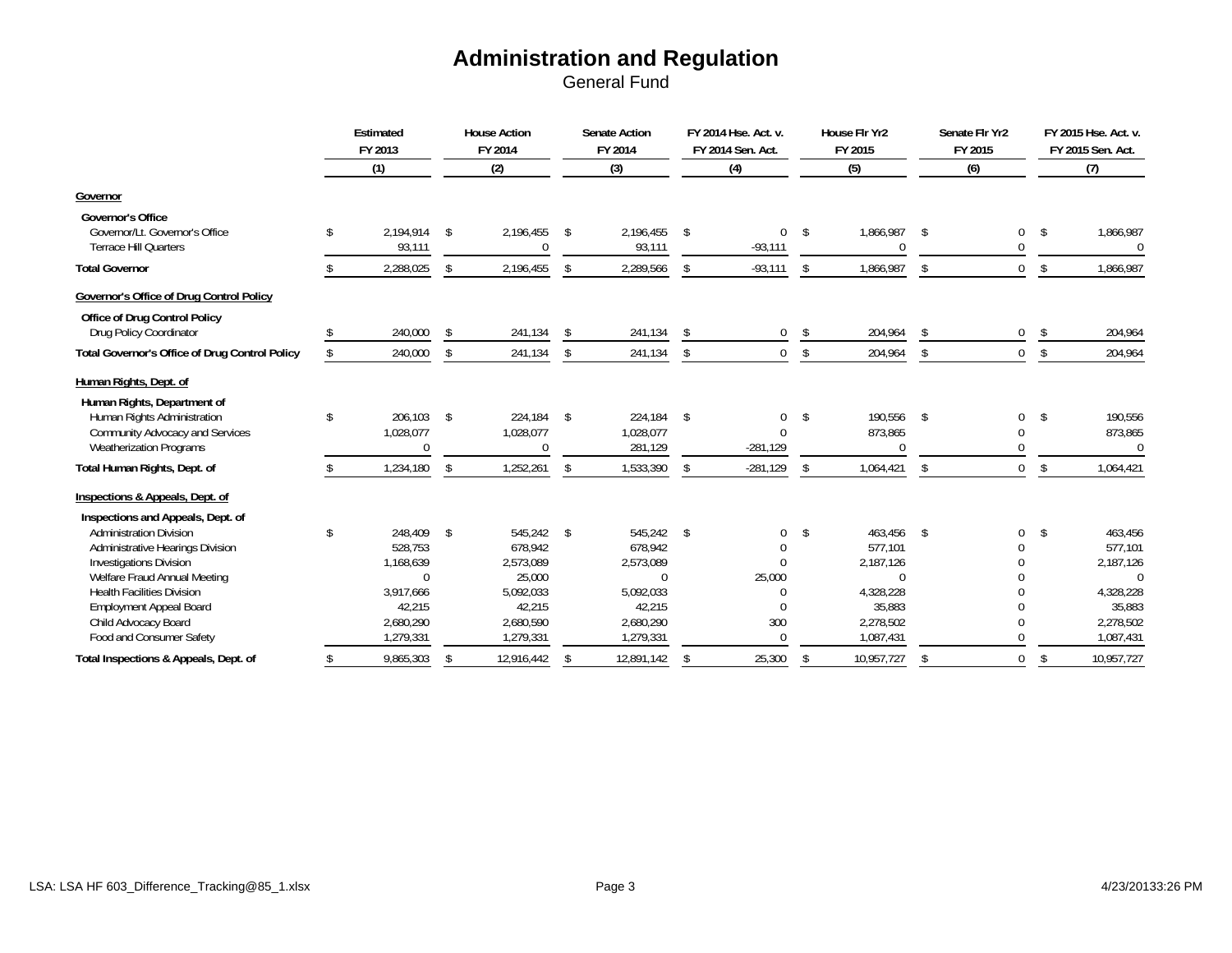|                                                                    | Estimated<br>FY 2013 |     | <b>House Action</b><br>FY 2014 |     | <b>Senate Action</b><br>FY 2014 |                | FY 2014 Hse. Act. v.<br>FY 2014 Sen. Act. | House Flr Yr2<br>FY 2015 |    | Senate Flr Yr2<br>FY 2015 | FY 2015 Hse. Act. v.<br>FY 2015 Sen. Act. |            |
|--------------------------------------------------------------------|----------------------|-----|--------------------------------|-----|---------------------------------|----------------|-------------------------------------------|--------------------------|----|---------------------------|-------------------------------------------|------------|
|                                                                    | (1)                  |     | (2)                            |     | (3)                             |                | (4)                                       | (5)                      |    | (6)                       |                                           | (7)        |
| Management, Dept. of                                               |                      |     |                                |     |                                 |                |                                           |                          |    |                           |                                           |            |
| Management, Dept. of<br><b>Department Operations</b>               | 2,393,998            | \$  | 2,550,220                      | -\$ | 2,550,220                       | -\$            | $\mathbf 0$                               | \$<br>2,167,687          | \$ | 0                         | \$                                        | 2,167,687  |
| Total Management, Dept. of                                         | 2,393,998            | \$  | 2,550,220                      | \$  | 2,550,220                       | \$             | 0                                         | \$<br>2,167,687          | \$ | 0                         | -S                                        | 2,167,687  |
| <b>Public Information Board</b><br><b>Public Information Board</b> |                      |     |                                |     |                                 |                |                                           |                          |    |                           |                                           |            |
| <b>Iowa Public Information Board</b>                               | $\boldsymbol{0}$     | \$  | 100,000                        | S.  | 450,000                         | S              | $-350,000$                                | \$<br>85,000             | \$ | 0                         | \$                                        | 85,000     |
| <b>Total Public Information Board</b>                              | $\mathbf 0$          | \$  | 100,000                        | \$  | 450,000                         | -S             | $-350,000$                                | \$<br>85,000             | \$ | 0                         | \$                                        | 85,000     |
| Revenue, Dept. of                                                  |                      |     |                                |     |                                 |                |                                           |                          |    |                           |                                           |            |
| Revenue, Dept. of<br>Revenue, Department of                        | 17,659,484           | -S  | 17,880,839                     | \$  | 18,080,840                      | -\$            | $-200,001$                                | \$<br>15,198,713         | \$ | 0                         | \$                                        | 15,198,713 |
| Total Revenue, Dept. of                                            | 17,659,484           | \$  | 17,880,839                     | \$  | 18,080,840                      | \$             | $-200,001$                                | \$<br>15,198,713         | \$ | $\mathbf 0$               | \$                                        | 15,198,713 |
| Secretary of State<br>Secretary of State                           |                      |     |                                |     |                                 |                |                                           |                          |    |                           |                                           |            |
| Secretary of State - Operations                                    | 2,895,585            | -\$ | 2,896,699                      | \$  | 2,796,699                       | -S             | 100,000                                   | \$<br>2,462,194          | \$ | 0                         | Ŝ.                                        | 2,462,194  |
| <b>Total Secretary of State</b>                                    | 2,895,585            | \$  | 2,896,699                      | \$  | 2,796,699                       | $\mathfrak{L}$ | 100,000                                   | \$<br>2,462,194          | \$ | 0                         | Ŝ.                                        | 2,462,194  |
| <b>Treasurer of State</b>                                          |                      |     |                                |     |                                 |                |                                           |                          |    |                           |                                           |            |
| <b>Treasurer of State</b><br>Treasurer - General Office            | 854,289              | S.  | 1,084,392                      | Ŝ.  | 1,084,392                       | S.             | 0                                         | \$<br>921,733            | \$ | 0                         | -S                                        | 921,733    |
| <b>Total Treasurer of State</b>                                    | 854,289              | \$  | 1,084,392                      | Ŝ.  | 1,084,392                       |                | $\mathbf 0$                               | \$<br>921,733            | \$ | $\overline{0}$            | \$                                        | 921,733    |
| <b>Total Administration and Regulation</b>                         | 53,016,188           | S   | 52,533,931                     | S   | 53,500,113                      | S              | $-966, 182$                               | \$<br>44,632,591         | Ŝ. | 0                         | \$                                        | 44,632,591 |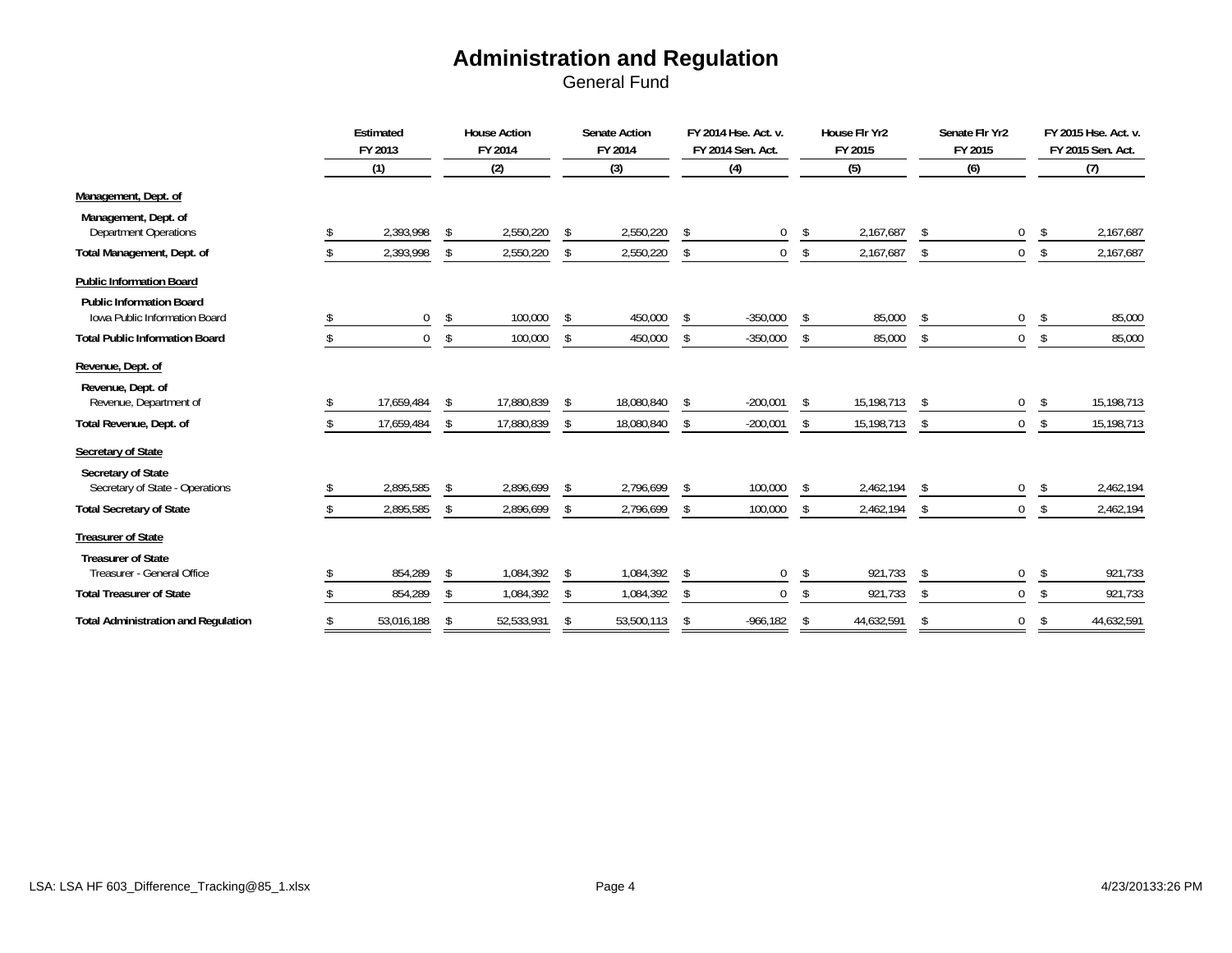### **Agriculture and Natural Resources**

|                                                                                | Estimated<br>FY 2013 | <b>House Action</b><br>FY 2014 | <b>Senate Action</b><br>FY 2014 | FY 2014 Hse. Act. v.<br>FY 2014 Sen. Act. |     | House Flr Yr2<br>FY 2015 |         | Senate Flr Yr2<br>FY 2015 | FY 2015 Hse. Act. v.<br>FY 2015 Sen. Act. |  |         |
|--------------------------------------------------------------------------------|----------------------|--------------------------------|---------------------------------|-------------------------------------------|-----|--------------------------|---------|---------------------------|-------------------------------------------|--|---------|
|                                                                                | (1)                  |                                | (2)                             | (3)                                       | (4) |                          | (5)     |                           | (6)                                       |  |         |
| Agriculture and Land Stewardship                                               |                      |                                |                                 |                                           |     |                          |         |                           |                                           |  |         |
| Agriculture and Land Stewardship<br>Department of Agriculture I/3 Distribution | $\mathbf{0}$         | -S                             | 24,164                          | 24,164                                    | 0   | -S                       | 24,164  |                           | $\mathbf{0}$                              |  | 24,164  |
| <b>Total Agriculture and Land Stewardship</b>                                  | $\bf{0}$             |                                | 24,164                          | 24,164                                    | 0   |                          | 24,164  |                           | 0                                         |  | 24,164  |
| Natural Resources, Dept. of                                                    |                      |                                |                                 |                                           |     |                          |         |                           |                                           |  |         |
| <b>Natural Resources</b><br>Department of Natural Resources I/3 Distribution   | $\mathbf{0}$         |                                | 95,607                          | 95,607                                    | 0   |                          | 95,607  |                           | $\Omega$                                  |  | 95,607  |
| Total Natural Resources, Dept. of                                              | 0                    |                                | 95,607                          | 95,607                                    | U   |                          | 95,607  |                           | 0                                         |  | 95,607  |
| <b>Total Agriculture and Natural Resources</b>                                 | $\mathbf{0}$         | -S                             | 119.771                         | 119,771                                   | 0   |                          | 119,771 |                           | $\mathbf{0}$                              |  | 119,771 |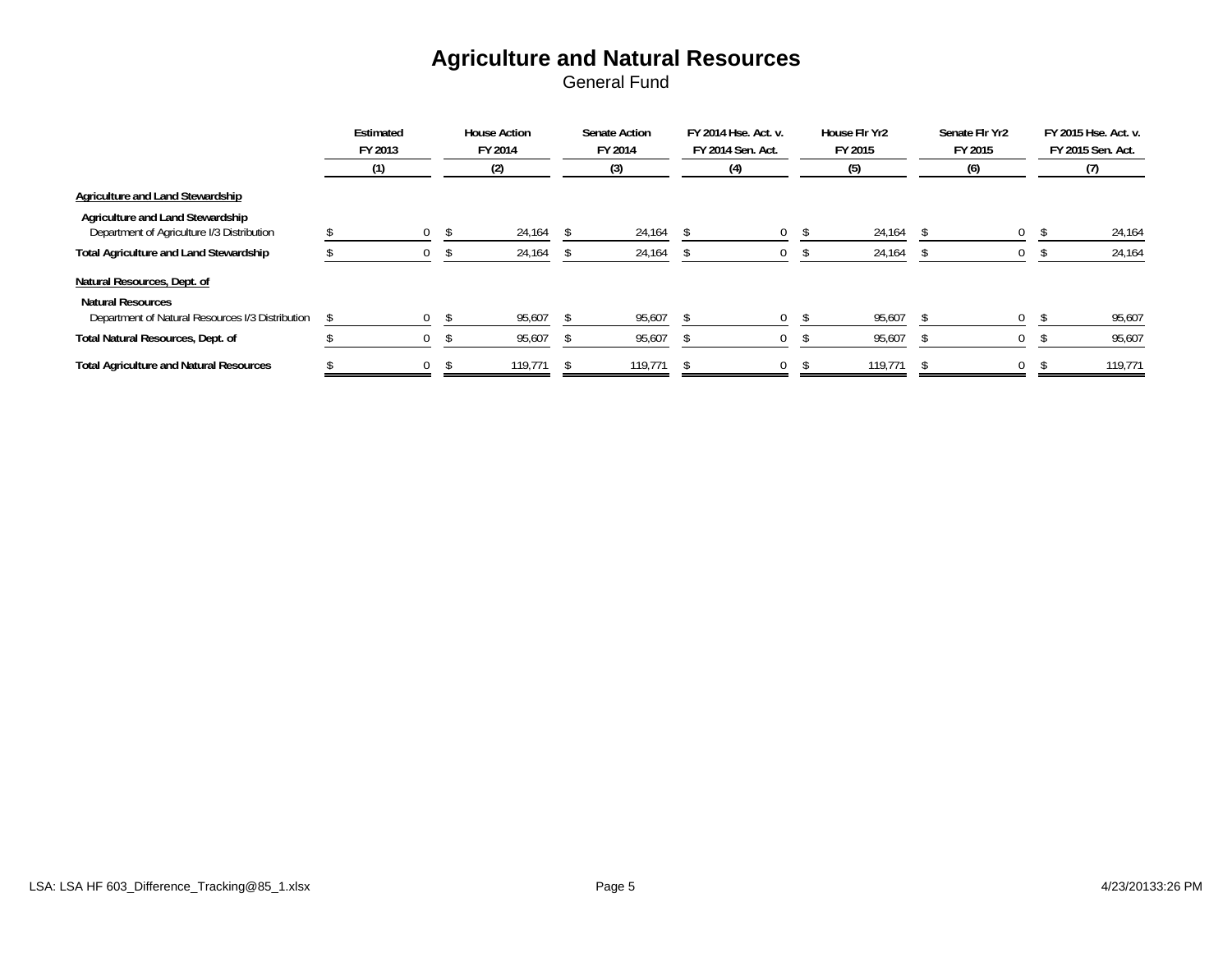## **Economic Development**

|                                                                                          |     | Estimated<br>FY 2013 |    | <b>House Action</b><br>FY 2014 |     | <b>Senate Action</b><br>FY 2014 |    | FY 2014 Hse. Act. v.<br>FY 2014 Sen. Act. |      | House Flr Yr2<br>FY 2015 |               | Senate Flr Yr2<br>FY 2015 |    | FY 2015 Hse. Act. v.<br>FY 2015 Sen. Act. |
|------------------------------------------------------------------------------------------|-----|----------------------|----|--------------------------------|-----|---------------------------------|----|-------------------------------------------|------|--------------------------|---------------|---------------------------|----|-------------------------------------------|
|                                                                                          |     | (1)                  |    | (2)                            |     | (3)                             |    | (4)                                       |      | (5)                      |               | (6)                       |    | (7)                                       |
| Cultural Affairs, Dept. of                                                               |     |                      |    |                                |     |                                 |    |                                           |      |                          |               |                           |    |                                           |
| Cultural Affairs, Dept. of<br>Department of Cultural Affairs I/3 Distribution            |     | $\mathbf 0$          | \$ | 5,069                          | \$  | 5,069                           | -S | 0                                         | - \$ | 5,069                    | <sup>\$</sup> | 0                         | -S | 5,069                                     |
| Total Cultural Affairs, Dept. of                                                         |     | $\mathbf{0}$         |    | 5,069                          |     | 5,069                           |    | 0                                         | S    | 5,069                    |               |                           |    | 5,069                                     |
| <b>Economic Development Authority</b>                                                    |     |                      |    |                                |     |                                 |    |                                           |      |                          |               |                           |    |                                           |
| <b>Economic Development Authority</b><br>Economic Development Authority I/3 Distribution | \$  | $\mathbf 0$          | \$ | 47,407                         |     | 47,407                          |    | 0                                         | \$   | 47,407                   | Ŝ.            | 0                         | -S | 47,407                                    |
| <b>Total Economic Development Authority</b>                                              |     | $\mathbf{0}$         | -S | 47,407                         |     | 47,407                          |    | 0                                         | Ŝ.   | 47,407                   | S.            | 0                         |    | 47,407                                    |
| <b>Public Employment Relations Board</b>                                                 |     |                      |    |                                |     |                                 |    |                                           |      |                          |               |                           |    |                                           |
| <b>Public Employment Relations</b><br>Public Employment Relations Board I/3 Distributic  | -\$ | 0                    | \$ | 526                            | -\$ | 526                             |    | 0                                         | -S   | 526                      |               |                           |    | 526                                       |
| <b>Total Public Employment Relations Board</b>                                           |     | $\mathbf{0}$         | \$ | 526                            | -S  | 526                             | -S | 0                                         | \$   | 526                      | S.            | 0                         |    | 526                                       |
| Iowa Workforce Development<br>Iowa Workforce Development                                 |     |                      |    |                                |     |                                 |    |                                           |      |                          |               |                           |    |                                           |
| Dept. of Workforce Development I/3 Distribution                                          | \$  | $\mathbf 0$          | -S | 274,819                        |     | 274,819                         |    | 0                                         | S.   | 274,819                  |               |                           |    | 274,819                                   |
| <b>Total Iowa Workforce Development</b>                                                  |     | $\Omega$             | -S | 274,819                        |     | 274,819                         |    | 0                                         |      | 274,819                  | S.            |                           |    | 274,819                                   |
| <b>Total Economic Development</b>                                                        |     | $\Omega$             | -S | 327,821                        |     | 327,821                         |    | 0                                         | S    | 327,821                  | <sup>\$</sup> |                           |    | 327,821                                   |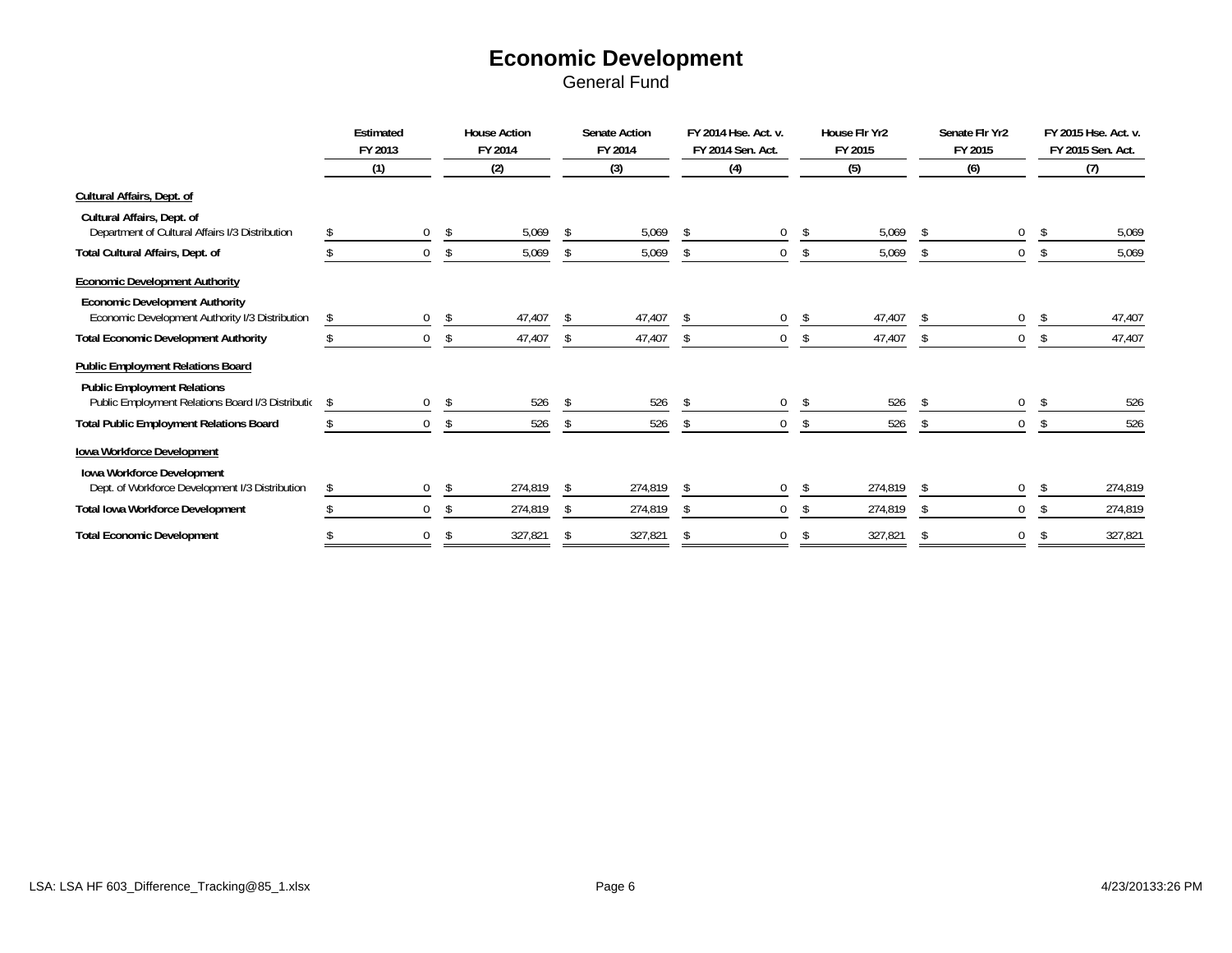## **Education**

|                                                                                | Estimated<br>FY 2013 |                | <b>House Action</b><br>FY 2014 |     | <b>Senate Action</b><br>FY 2014 | FY 2014 Hse. Act. v.<br>FY 2014 Sen. Act. |               | House Flr Yr2<br>FY 2015 |    | Senate Flr Yr2<br>FY 2015 |     | FY 2015 Hse. Act. v.<br>FY 2015 Sen. Act. |
|--------------------------------------------------------------------------------|----------------------|----------------|--------------------------------|-----|---------------------------------|-------------------------------------------|---------------|--------------------------|----|---------------------------|-----|-------------------------------------------|
|                                                                                | (1)                  |                | (2)                            |     | (3)                             | (4)                                       |               | (5)                      |    | (6)                       |     | (7)                                       |
| Blind, Dept. for the                                                           |                      |                |                                |     |                                 |                                           |               |                          |    |                           |     |                                           |
| Department for the Blind<br>Department for the Blind I/3 Distribution          | $\mathbf 0$          | \$             | 6,543                          | -\$ | 6,543                           | \$<br>0                                   | \$            | 6,543                    | \$ | 0                         | \$  | 6,543                                     |
| Total Blind, Dept. for the                                                     | $\mathbf 0$          | \$             | 6,543                          | \$  | 6,543                           | \$<br>0                                   | \$            | 6,543                    | \$ | $\mathbf 0$               | -S  | 6,543                                     |
| <b>College Aid Commission</b>                                                  |                      |                |                                |     |                                 |                                           |               |                          |    |                           |     |                                           |
| College Student Aid Comm.<br>College Student Aid Commission I/3 Distribution   | \$<br>$\mathbf 0$    | \$             | 17,166                         | -S  | 17,166                          | \$<br>$\mathbf 0$                         | \$            | 17,166                   | \$ | 0                         |     | 17,166                                    |
| <b>Total College Aid Commission</b>                                            | $\mathbf 0$          | \$             | 17,166                         | S.  | 17,166                          | \$<br>$\mathbf 0$                         | \$            | 17,166                   | Ŝ. | $\mathbf 0$               | Ŝ.  | 17,166                                    |
| Education, Dept. of                                                            |                      |                |                                |     |                                 |                                           |               |                          |    |                           |     |                                           |
| Education, Dept. of<br>Department of Education I/3 Distribution                | \$                   | 0 <sup>5</sup> | 215,235                        | \$  | $215,235$ \$                    | 0                                         | $\mathsf{\$}$ | 215,235                  | \$ | 0                         | \$  | 215,235                                   |
| <b>Vocational Rehabilitation</b><br>Vocational Rehabilitation I/3 Distribution | \$<br>$\overline{0}$ | $\sqrt[6]{}$   | 33,032 \$                      |     | 33,032 \$                       | $\overline{0}$                            | $\mathsf{\$}$ | $33,032$ \$              |    | $\overline{0}$            | -\$ | 33,032                                    |
| <b>Iowa Public Television</b><br>Iowa Public Television I/3 Distribution       | $\mathbf 0$          | \$             | 7,537                          | -\$ | 7,537                           | \$<br>$\mathbf 0$                         | \$            | 7,537                    | \$ | 0                         | -S  | 7,537                                     |
| <b>Total Education, Dept. of</b>                                               | $\mathbf{0}$         | \$             | 255,804                        | \$  | 255,804                         | \$<br>$\mathbf 0$                         | \$            | 255,804                  | \$ | $\mathbf 0$               | Ŝ.  | 255,804                                   |
| Regents, Board of                                                              |                      |                |                                |     |                                 |                                           |               |                          |    |                           |     |                                           |
| Regents, Board of<br>Board of Regents I/3 Distribution                         | $\mathbf 0$          | \$             | 29,709                         | \$  | 29,709                          | \$<br>0                                   | \$            | 29,709                   | \$ | $\boldsymbol{0}$          | Ŝ.  | 29,709                                    |
| <b>Total Regents, Board of</b>                                                 | $\mathbf 0$          | \$             | 29,709                         | -\$ | 29,709                          | \$<br>0                                   | \$            | 29,709                   | \$ | $\mathbf 0$               | -S  | 29,709                                    |
| <b>Total Education</b>                                                         | $\Omega$             | -\$            | 309,222                        | \$  | 309,222                         | \$<br>0                                   | \$            | 309,222                  | \$ | $\Omega$                  |     | 309,222                                   |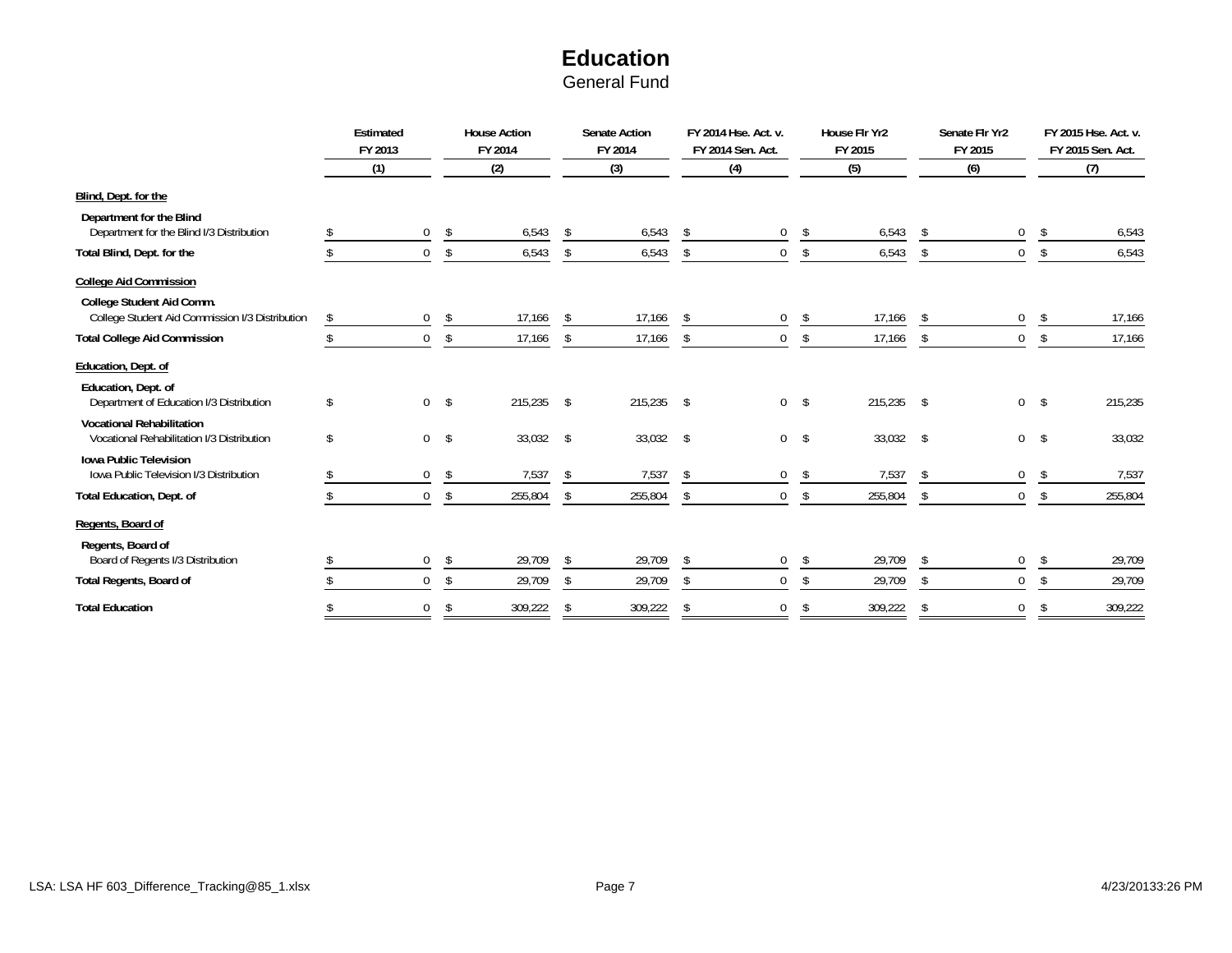## **Health and Human Services**

|                                                                           |               | Estimated<br>FY 2013 |                | <b>House Action</b><br>FY 2014 |                         | <b>Senate Action</b><br>FY 2014 |               | FY 2014 Hse. Act. v.<br>FY 2014 Sen. Act. |                         | House Flr Yr2<br>FY 2015 |            | Senate Flr Yr2<br>FY 2015 |               | FY 2015 Hse. Act. v.<br>FY 2015 Sen. Act. |
|---------------------------------------------------------------------------|---------------|----------------------|----------------|--------------------------------|-------------------------|---------------------------------|---------------|-------------------------------------------|-------------------------|--------------------------|------------|---------------------------|---------------|-------------------------------------------|
|                                                                           |               | (1)                  |                | (2)                            |                         | (3)                             |               | (4)                                       |                         | (5)                      |            | (6)                       |               | (7)                                       |
| Aging, Dept. on                                                           |               |                      |                |                                |                         |                                 |               |                                           |                         |                          |            |                           |               |                                           |
| Aging, Dept. on<br>Department of Aging I/3 Distribution                   |               | $\mathbf 0$          | \$             | 5,687                          | \$                      | 5,687                           | -\$           | $\mathbf 0$                               | \$                      | 5,687                    | \$         | $\overline{0}$            | \$            | 5,687                                     |
| Total Aging, Dept. on                                                     | $\mathcal{L}$ | $\mathbf 0$          | \$             | 5,687                          | \$                      | 5,687                           | \$            | $\mathbf 0$                               | \$                      | 5,687                    | \$         | $\overline{0}$            | \$            | 5,687                                     |
| Public Health, Dept. of                                                   |               |                      |                |                                |                         |                                 |               |                                           |                         |                          |            |                           |               |                                           |
| Public Health, Dept. of<br>Department of Public Health I/3 Distribution   | \$            | $\mathbf 0$          | \$             | 51,018                         | \$                      | 51,018                          | -S            | $\mathbf 0$                               | \$                      | 51,018                   | \$         | 0                         | \$            | 51,018                                    |
| Total Public Health, Dept. of                                             | \$            | $\Omega$             | \$             | 51,018                         | $\sqrt[6]{\frac{1}{2}}$ | 51,018                          | \$            | $\mathbf 0$                               | $\sqrt[6]{\frac{1}{2}}$ | 51,018                   | \$         | $\overline{0}$            | \$            | 51,018                                    |
| Veterans Affairs, Dept. of                                                |               |                      |                |                                |                         |                                 |               |                                           |                         |                          |            |                           |               |                                           |
| Veterans Affairs, Department of<br>Veteran's Affairs I/3 Distribution     | \$            | $\overline{0}$       | $\sqrt$        | 2,443                          | $\sqrt{2}$              | $2,443$ \$                      |               |                                           | $0 \quad$ \$            | 2,443                    | $\sqrt{2}$ | $\overline{0}$            | $\sqrt{ }$    | 2,443                                     |
| Veterans Affairs, Dept. of<br>Iowa Veteran's Home I/3 Distribution        |               | $\pmb{0}$            | $\sqrt[6]{}$   | 69,282                         | \$                      | 69,282                          | \$            | $\mathbf 0$                               | \$                      | 69,282                   | \$         | 0                         | \$            | 69,282                                    |
| Total Veterans Affairs, Dept. of                                          | \$            | $\mathbf 0$          | \$             | 71,725                         | \$                      | 71,725                          | \$            | $\mathbf 0$                               | \$                      | 71,725                   | \$         | $\overline{0}$            | \$            | 71,725                                    |
| Human Services, Dept. of                                                  |               |                      |                |                                |                         |                                 |               |                                           |                         |                          |            |                           |               |                                           |
| Assistance<br>Human Services Assistance Payments I/3 Distribu \$          |               | $\mathbf{0}$         | -\$            | 581,192 \$                     |                         | 581.192 \$                      |               |                                           | $0 \quad$ \$            | 581.192 \$               |            | $\overline{0}$            | $\mathsf{\$}$ | 581,192                                   |
| <b>Toledo Juvenile Home</b><br>Human Services - Toledo I/3 Distribution   | \$            | $\Omega$             | $\sqrt$        | $7,766$ \$                     |                         | $7,766$ \$                      |               |                                           | 0 <sup>5</sup>          | $7,766$ \$               |            | 0 <sup>5</sup>            |               | 7,766                                     |
| <b>Eldora Training School</b><br>Human Services - Eldora I/3 Distribution | \$            |                      | 0 <sup>5</sup> | $11,233$ \$                    |                         | 11,233                          | $\mathcal{S}$ |                                           | $0 \quad$ \$            | 11,233                   | \$         | 0 <sup>5</sup>            |               | 11,233                                    |
| Cherokee<br>Human Services - Cherokee I/3 Distribution                    | \$            | $\mathbf{0}$         | $\sqrt{2}$     | 10,273                         | $\sqrt[6]{}$            | $10,273$ \$                     |               |                                           | $0 \quad$ \$            | 10,273                   | \$         | $\overline{0}$            | -\$           | 10,273                                    |
| Clarinda<br>Human Services - Clarinda I/3 Distribution                    | \$            |                      | 0 <sup>5</sup> | $5,821$ \$                     |                         | $5,821$ \$                      |               |                                           | 0 <sup>5</sup>          | $5,821$ \$               |            | 0 <sup>5</sup>            |               | 5,821                                     |
| Independence<br>Human Services - Independence I/3 Distribution            | \$            | $\mathbf 0$          | \$             | 15,304                         | \$                      | 15,304                          | $\mathcal{S}$ | 0                                         | \$                      | 15,304                   | \$         | $\overline{0}$            | -\$           | 15,304                                    |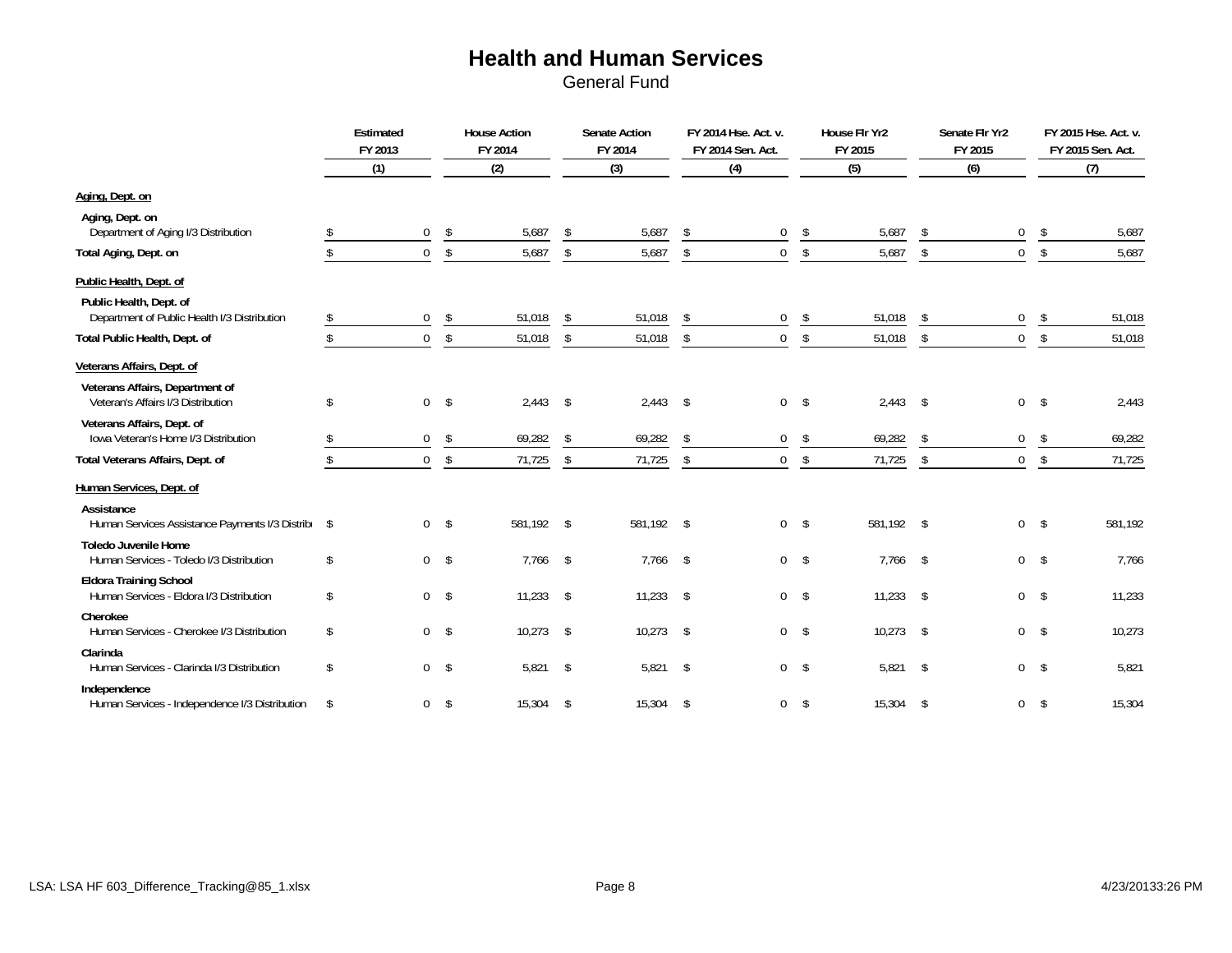### **Health and Human Services**

|                                                                                 | Estimated<br>FY 2013 |                |     | <b>House Action</b><br>FY 2014 |              | <b>Senate Action</b><br>FY 2014 |              | FY 2014 Hse. Act. v.<br>FY 2014 Sen. Act. |                | House Flr Yr2<br>FY 2015 |      | Senate Flr Yr2<br>FY 2015 |     | FY 2015 Hse. Act. v.<br>FY 2015 Sen. Act. |
|---------------------------------------------------------------------------------|----------------------|----------------|-----|--------------------------------|--------------|---------------------------------|--------------|-------------------------------------------|----------------|--------------------------|------|---------------------------|-----|-------------------------------------------|
|                                                                                 | (1)                  |                |     | (2)                            |              | (3)                             |              | (4)                                       |                | (5)                      |      | (6)                       |     | (7)                                       |
| Mt Pleasant<br>Human Services - Mt. Pleasant I/3 Distribution                   |                      | $\mathbf{0}$   | -\$ | 7,375                          | -\$          | $7,375$ \$                      |              | $\mathbf 0$                               | - \$           | 7,375                    | -\$  | $\overline{0}$            | -\$ | 7,375                                     |
| Glenwood<br>Human Services - Glenwood I/3 Distribution                          |                      | 0 <sup>5</sup> |     | 74,650 \$                      |              | 74,650 \$                       |              |                                           | 0 <sup>5</sup> | 74,650                   | -\$  | $\mathbf{0}$              | \$  | 74,650                                    |
| Woodward<br>Human Services - Woodward I/3 Distribution                          |                      | $0 \quad$ \$   |     | $65,728$ \$                    |              | $65,728$ \$                     |              |                                           | $0 \quad$ \$   | 65,728                   | -\$  | $\overline{0}$            | \$  | 65,728                                    |
| Cherokee CCUSO<br>Human Services Civil Commitment Unit I/3 Distric \$           |                      | $0 \quad$ \$   |     | $8,599$ \$                     |              | 8,599                           | $\mathsf{s}$ |                                           | 0 <sup>5</sup> | 8,599 \$                 |      | $0 \quad$ \$              |     | 8,599                                     |
| <b>Field Operations</b><br>Human Services Field Operations Unit I/3 Distribu \$ |                      | 0 <sup>5</sup> |     | 189,899                        | \$           | 189,899                         | - \$         | $\overline{0}$                            | - \$           | 189,899                  | -\$  | $\overline{0}$            | \$  | 189,899                                   |
| <b>General Administration</b><br>Human Services Administration I/3 Distribution | \$                   | 0              | -S  | 24,831                         | -S           | 24,831                          | $\mathsf{s}$ | $\mathbf{0}$                              | - \$           | 24,831                   | -\$  | $\mathbf{0}$              | -S  | 24,831                                    |
| Total Human Services, Dept. of                                                  |                      | $\mathbf{0}$   |     | 1,002,671                      | <sup>S</sup> | 1,002,671                       | $\mathbb{S}$ | 0                                         |                | 1,002,671                | - \$ | 0                         |     | 1,002,671                                 |
| <b>Total Health and Human Services</b>                                          |                      | $\mathbf{0}$   |     | 1,131,101                      |              | 1,131,101                       |              | $\Omega$                                  |                | 1,131,101                |      |                           |     | 1,131,101                                 |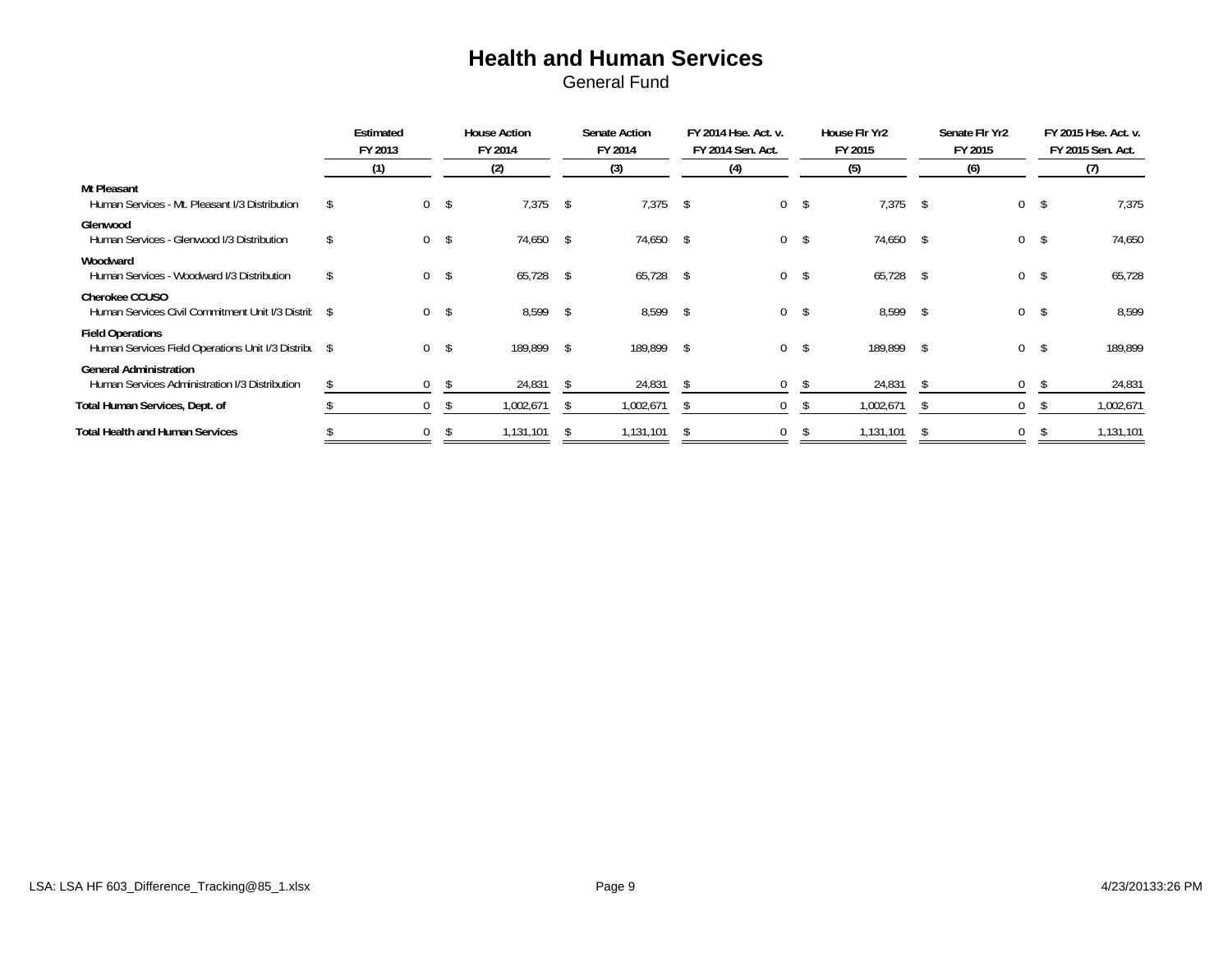## **Justice System**

|                                                                            | Estimated<br>FY 2013 |                         | <b>House Action</b><br>FY 2014 | <b>Senate Action</b><br>FY 2014 |               | FY 2014 Hse. Act. v.<br>FY 2014 Sen. Act. |              | House Flr Yr2<br>FY 2015 |                         | Senate Flr Yr2<br>FY 2015 |                         | FY 2015 Hse. Act. v.<br>FY 2015 Sen. Act. |
|----------------------------------------------------------------------------|----------------------|-------------------------|--------------------------------|---------------------------------|---------------|-------------------------------------------|--------------|--------------------------|-------------------------|---------------------------|-------------------------|-------------------------------------------|
|                                                                            | (1)                  |                         | (2)                            | (3)                             |               | (4)                                       |              | (5)                      |                         | (6)                       |                         | (7)                                       |
| Justice, Department of                                                     |                      |                         |                                |                                 |               |                                           |              |                          |                         |                           |                         |                                           |
| Justice, Dept. of<br>Department of Justice I/3 Distribution                | 0                    | \$                      | 21,975                         | \$<br>21,975                    | \$            | $\mathbf 0$                               | \$           | 21,975                   | \$                      | 0                         | \$                      | 21,975                                    |
| <b>Total Justice, Department of</b>                                        | $\mathbf 0$          | $\sqrt[6]{\frac{1}{2}}$ | 21,975                         | \$<br>21,975                    | \$            | $\mathbf 0$                               | \$           | 21,975                   | \$                      | 0                         | $\sqrt[6]{\frac{1}{2}}$ | 21,975                                    |
| <b>Civil Rights Commission</b>                                             |                      |                         |                                |                                 |               |                                           |              |                          |                         |                           |                         |                                           |
| <b>Civil Rights Commission</b><br>Civil Rights Commission I/3 Distribution | $\mathbf 0$          | \$                      | 2,178                          | \$<br>2,178                     | \$            | $\mathbf 0$                               | \$           | 2,178                    | \$                      | 0                         | \$                      | 2,178                                     |
| <b>Total Civil Rights Commission</b>                                       | $\mathbf 0$          | \$                      | 2,178                          | \$<br>2,178                     | \$            | $\mathbf 0$                               | $\sqrt[6]{}$ | 2,178                    | \$                      | $\overline{0}$            | \$                      | 2,178                                     |
| Corrections, Dept. of                                                      |                      |                         |                                |                                 |               |                                           |              |                          |                         |                           |                         |                                           |
| <b>Central Office</b><br>Corrections - Central Office I/3 Distribution     | \$                   | 0 <sup>5</sup>          | 12,228                         | \$<br>12,228                    | $\sqrt{5}$    | $0 \quad$ \$                              |              | 12,228                   | \$                      | $0 \quad$ \$              |                         | 12,228                                    |
| <b>Fort Madison</b><br>Corrections - Fort Madison I/3 Distribution         | \$                   | 0 <sup>5</sup>          | 28,799 \$                      | 28,799 \$                       |               | $0 \quad$ \$                              |              | 28,799                   | \$                      | $0 \quad$ \$              |                         | 28,799                                    |
| Anamosa<br>Corrections - Anamosa I/3 Distribution                          | \$                   | 0 <sup>5</sup>          | 22,967                         | \$<br>22,967 \$                 |               | $0 \quad$ \$                              |              | 22,967                   | \$                      | $0 \quad$ \$              |                         | 22,967                                    |
| Oakdale<br>Corrections - Oakdale I/3 Distribution                          | \$                   | 0 <sup>5</sup>          | 57,645 \$                      | 57,645 \$                       |               | 0 <sup>5</sup>                            |              | 57,645                   | $\sqrt[6]{\frac{1}{2}}$ | $0 \quad$ \$              |                         | 57,645                                    |
| <b>Newton</b><br>Corrections - Newton I/3 Distribution                     | \$                   | 0 <sup>5</sup>          | 18,818 \$                      | 18,818 \$                       |               | 0 <sup>5</sup>                            |              | 18,818                   | \$                      | 0 <sup>5</sup>            |                         | 18,818                                    |
| <b>Mt Pleasant</b><br>Corrections - Mt. Pleasant I/3 Distribution          | \$                   | 0 <sup>5</sup>          | 20,708 \$                      | 20,708 \$                       |               | $0 \quad$ \$                              |              | 20,708                   | \$                      | 0 <sup>5</sup>            |                         | 20,708                                    |
| <b>Rockwell City</b><br>Corrections - Rockwell City I/3 Distribution       | \$                   | 0 <sup>5</sup>          | 7,205                          | \$<br>7,205                     | $\mathsf{\$}$ | $0 \quad$ \$                              |              | 7,205                    | \$                      | 0 <sup>5</sup>            |                         | 7,205                                     |
| Clarinda<br>Corrections - Clarinda I/3 Distribution                        | \$                   | 0 <sup>5</sup>          | $17,703$ \$                    | 17,703 \$                       |               | $0 \quad$ \$                              |              | 17,703                   | \$                      | 0 <sup>5</sup>            |                         | 17,703                                    |
| Mitchellville<br>Corrections - Mitchellville I/3 Distribution              | \$<br>0              | $\sqrt{2}$              | 13,431                         | \$<br>13,431                    | $\mathcal{S}$ | $\mathbf 0$                               | $\sqrt{3}$   | 13,431                   | \$                      | $\mathbf 0$               | \$                      | 13,431                                    |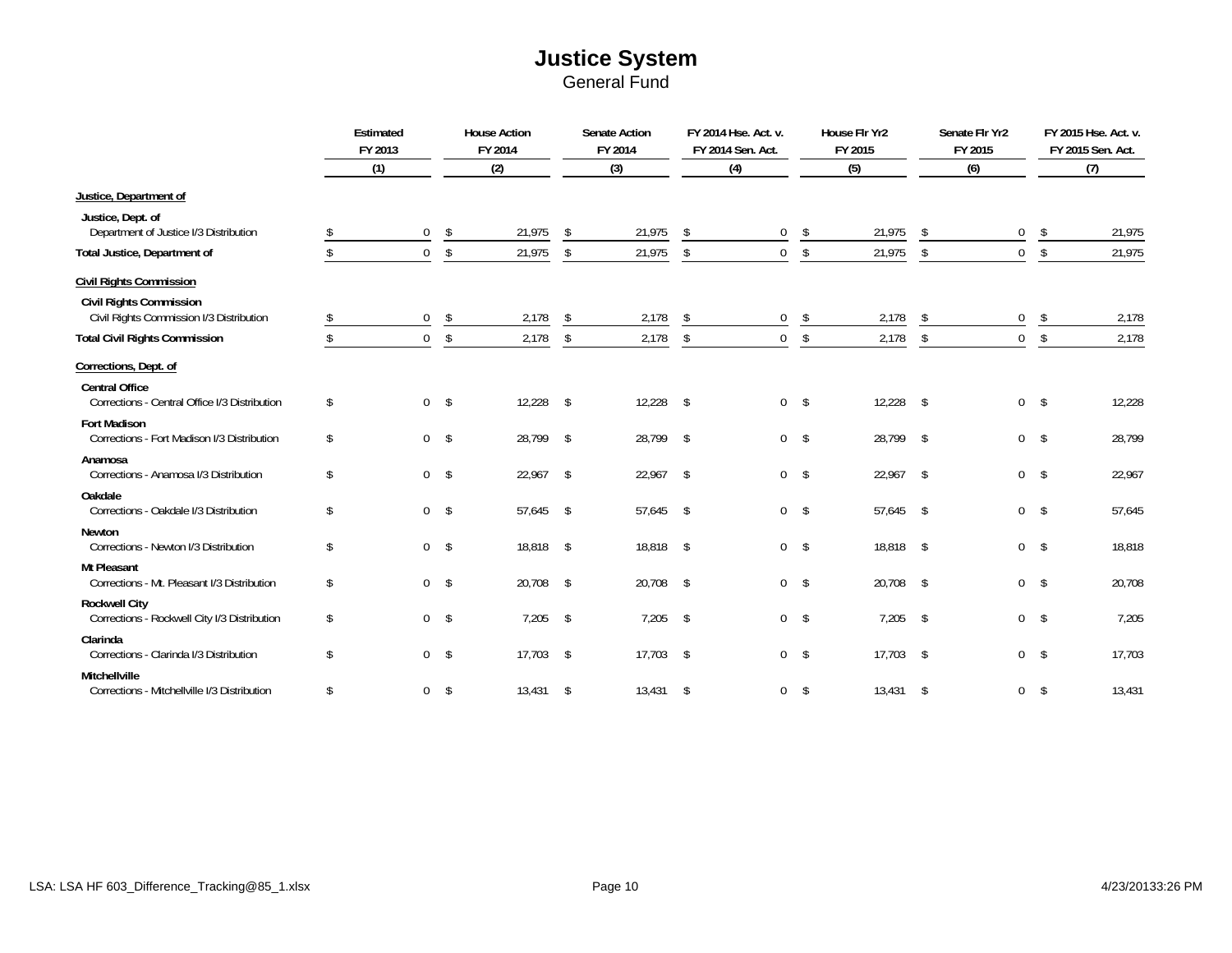### **Justice System** General Fund

|                                                                            | Estimated<br>FY 2013 |               | <b>House Action</b><br>FY 2014 |              | <b>Senate Action</b><br>FY 2014 |               | FY 2014 Hse. Act. v.<br>FY 2014 Sen. Act. |               | House Flr Yr2<br>FY 2015 |     | Senate Flr Yr2<br>FY 2015 |                | FY 2015 Hse. Act. v.<br>FY 2015 Sen. Act. |
|----------------------------------------------------------------------------|----------------------|---------------|--------------------------------|--------------|---------------------------------|---------------|-------------------------------------------|---------------|--------------------------|-----|---------------------------|----------------|-------------------------------------------|
|                                                                            | (1)                  |               | (2)                            |              | (3)                             |               | (4)                                       |               | (5)                      |     | (6)                       |                | (7)                                       |
| <b>Fort Dodge</b><br>Corrections - Fort Dodge I/3 Distribution             | $\mathbf{0}$         | \$            | 18,416                         | $\mathsf{s}$ | 18,416                          | $\mathcal{S}$ | 0                                         | \$            | 18,416                   | \$  | 0                         | -S             | 18,416                                    |
| Total Corrections, Dept. of                                                | $\overline{0}$       | \$            | 217,920                        | \$           | 217,920                         | \$            | $\mathbf 0$                               | $\sqrt[6]{}$  | 217,920                  | \$  | $\mathbf 0$               | \$             | 217,920                                   |
| Inspections & Appeals, Dept. of                                            |                      |               |                                |              |                                 |               |                                           |               |                          |     |                           |                |                                           |
| <b>Public Defender</b><br>Public Defender I/3 Distribution                 | $\mathbf 0$          | \$            | 20,061                         | \$           | 20,061                          | S.            | 0                                         | \$            | 20,061                   | \$  | $\mathbf 0$               | S              | 20,061                                    |
| Total Inspections & Appeals, Dept. of                                      | $\overline{0}$       | \$            | 20,061                         | \$           | 20,061                          | \$            | $\mathbf 0$                               | $\sqrt[6]{}$  | 20,061                   | \$  | $\overline{0}$            | \$             | 20,061                                    |
| Judicial Branch                                                            |                      |               |                                |              |                                 |               |                                           |               |                          |     |                           |                |                                           |
| Judicial Branch<br>Judicial Branch I/3 Distribution                        | $\overline{0}$       | \$            | 137,380                        | \$           | 137,380                         | S.            | 0                                         | \$            | 137,380                  | \$  | 0                         | S              | 137,380                                   |
| <b>Total Judicial Branch</b>                                               | $\mathbf 0$          | \$            | 137,380                        | \$           | 137,380                         | \$            | $\mathbf 0$                               | $\sqrt{5}$    | 137,380                  | \$  | $\mathbf 0$               | \$             | 137,380                                   |
| Iowa Law Enforcement Academy                                               |                      |               |                                |              |                                 |               |                                           |               |                          |     |                           |                |                                           |
| Iowa Law Enforcement Academy<br>Law Enforcement Academy I/3 Distribution   | $\mathbf 0$          | \$            | 1,516                          |              | 1,516                           |               | 0                                         | \$            | 1,516                    |     | $\mathbf 0$               | \$             | 1,516                                     |
| <b>Total Iowa Law Enforcement Academy</b>                                  | $\mathbf 0$          | \$            | 1,516                          | \$           | 1,516                           | \$            | $\mathbf 0$                               | $\sqrt[6]{2}$ | 1,516                    | \$  | $\mathbf 0$               | \$             | 1,516                                     |
| Parole, Board of                                                           |                      |               |                                |              |                                 |               |                                           |               |                          |     |                           |                |                                           |
| Parole Board<br>Parole Board I/3 Distribution                              | 0                    | \$            | 748                            | -S           | 748                             | \$            | 0                                         | \$            | 748                      | \$  | 0                         | \$             | 748                                       |
| Total Parole, Board of                                                     | $\overline{0}$       | $\mathsf{\$}$ | 748                            | \$           | 748                             | \$            | $\overline{0}$                            | $\sqrt[6]{}$  | 748                      | \$  | $\overline{0}$            | $\mathfrak{L}$ | 748                                       |
| Public Defense, Dept. of                                                   |                      |               |                                |              |                                 |               |                                           |               |                          |     |                           |                |                                           |
| Public Defense, Dept. of<br>Department of Public Defense I/3 Distribution  | \$<br>$\mathbf{0}$   | $\mathsf{s}$  | 27,436                         | \$           | 27,436                          | $\mathsf{\$}$ | $\overline{0}$                            | $\mathsf{s}$  | 27.436                   | -\$ | $\mathbf 0$               | -\$            | 27,436                                    |
| <b>Emergency Management Division</b><br>Homeland Security I/3 Distribution | $\mathbf 0$          | \$            | 55,346                         | \$           | 55,346                          | -S            | 0                                         | \$            | 55,346                   | \$  | 0                         | \$             | 55,346                                    |
| Total Public Defense, Dept. of                                             | $\mathbf 0$          | \$            | 82,782                         | \$           | 82,782                          | \$            | $\mathbf 0$                               | \$            | 82,782                   | \$  | $\Omega$                  | \$             | 82,782                                    |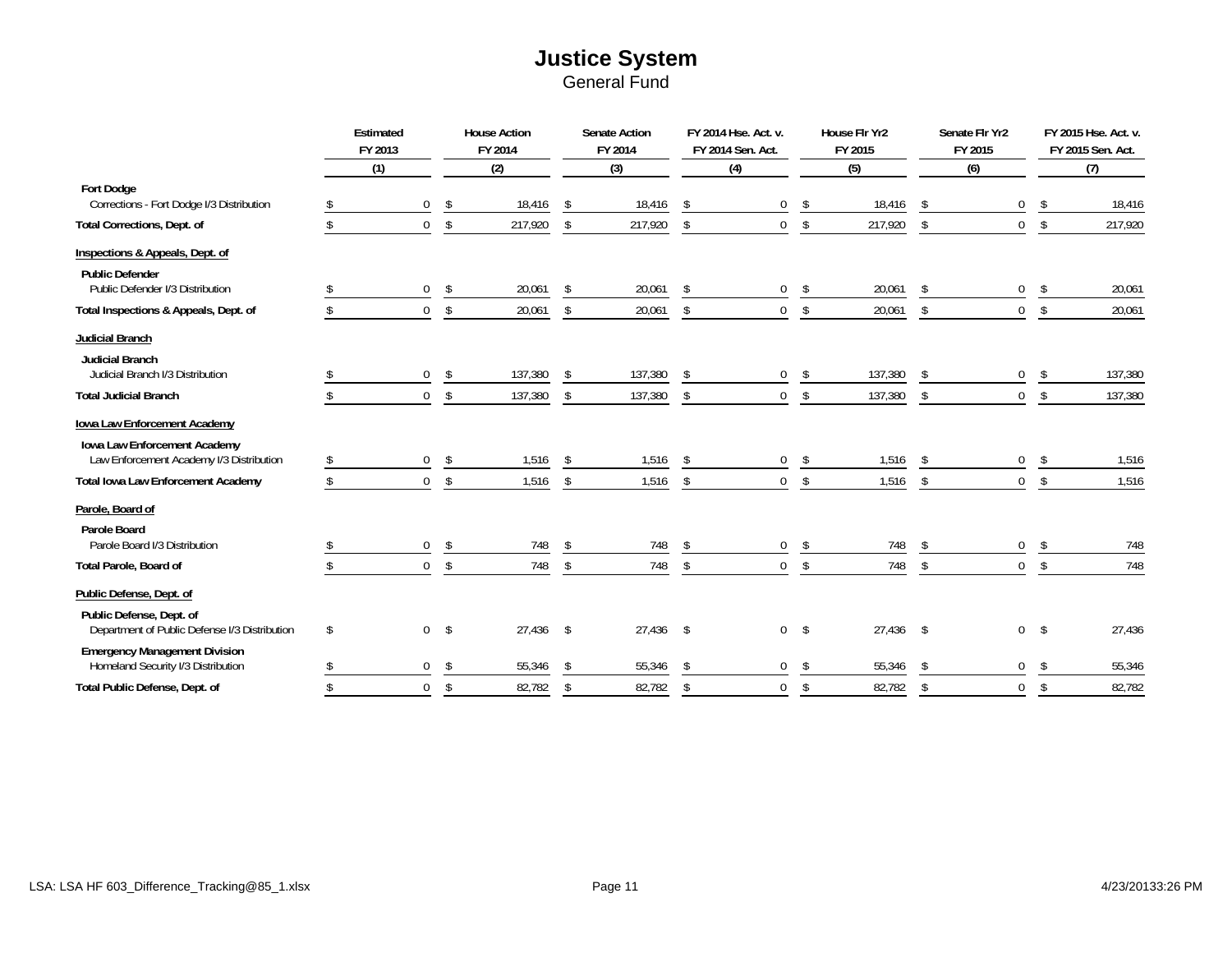## **Justice System**

|                                                                         | Estimated<br>FY 2013 | <b>House Action</b><br>FY 2014 | <b>Senate Action</b><br>FY 2014 | FY 2014 Hse. Act. v.<br>FY 2014 Sen. Act. | House Flr Yr2<br>FY 2015 | Senate Flr Yr2<br>FY 2015 | FY 2015 Hse. Act. v.<br>FY 2015 Sen. Act. |
|-------------------------------------------------------------------------|----------------------|--------------------------------|---------------------------------|-------------------------------------------|--------------------------|---------------------------|-------------------------------------------|
|                                                                         |                      | (2)                            | (3)                             | (4)                                       | (5)                      | (6)                       |                                           |
| Public Safety, Department of                                            |                      |                                |                                 |                                           |                          |                           |                                           |
| Public Safety, Dept. of<br>Department of Public Safety I/3 Distribution |                      | 87,295                         | 87,295                          |                                           | 87,295                   | 0                         | 87,295                                    |
| <b>Total Public Safety, Department of</b>                               |                      | 87,295                         | 87,295                          |                                           | 87,295                   |                           | 87,295                                    |
| <b>Total Justice System</b>                                             | $^{0}$               | 571,855                        | 571,855                         |                                           | 571,855                  |                           | 571,855                                   |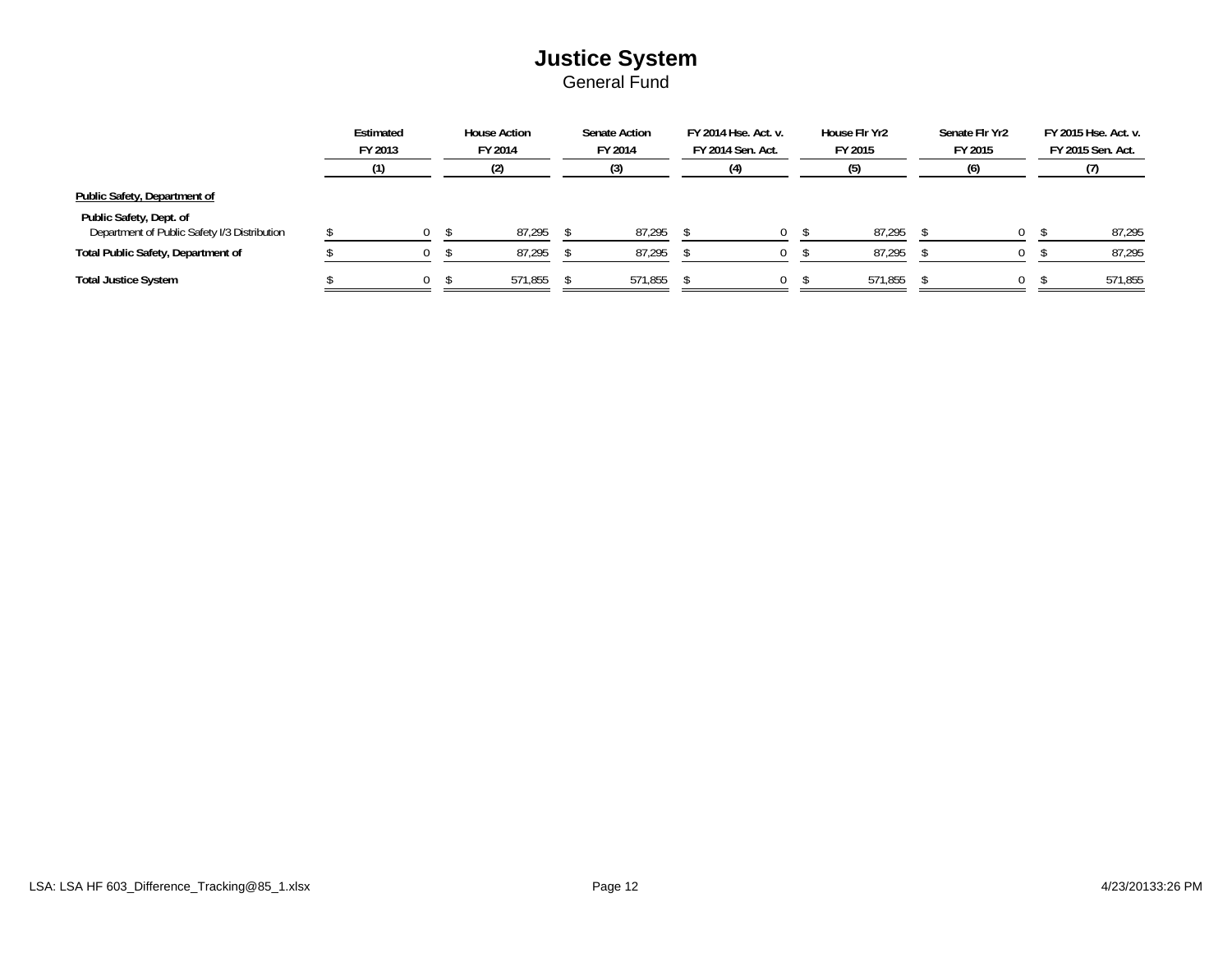### **Unassigned Standings** General Fund

|                                                         | Estimated<br>FY 2013 | <b>House Action</b><br>FY 2014 | <b>Senate Action</b><br>FY 2014 | FY 2014 Hse. Act. v.<br>FY 2014 Sen. Act. | House Flr Yr2<br>FY 2015 | Senate Flr Yr2<br>FY 2015 | FY 2015 Hse. Act. v.<br>FY 2015 Sen. Act. |
|---------------------------------------------------------|----------------------|--------------------------------|---------------------------------|-------------------------------------------|--------------------------|---------------------------|-------------------------------------------|
|                                                         |                      |                                |                                 | (4)                                       | (5)                      |                           |                                           |
| Legislative Branch                                      |                      |                                |                                 |                                           |                          |                           |                                           |
| Legislative Branch<br>General Assembly I/3 Distribution |                      | 26.548                         | 26.548                          |                                           | 26.548                   |                           | 26,548                                    |
| <b>Total Legislative Branch</b>                         |                      | 26,548                         | 26,548                          |                                           | 26,548                   |                           | 26,548                                    |
| <b>Total Unassigned Standings</b>                       |                      | 26,548                         | 26,548                          |                                           | 26,548                   |                           | 26,548                                    |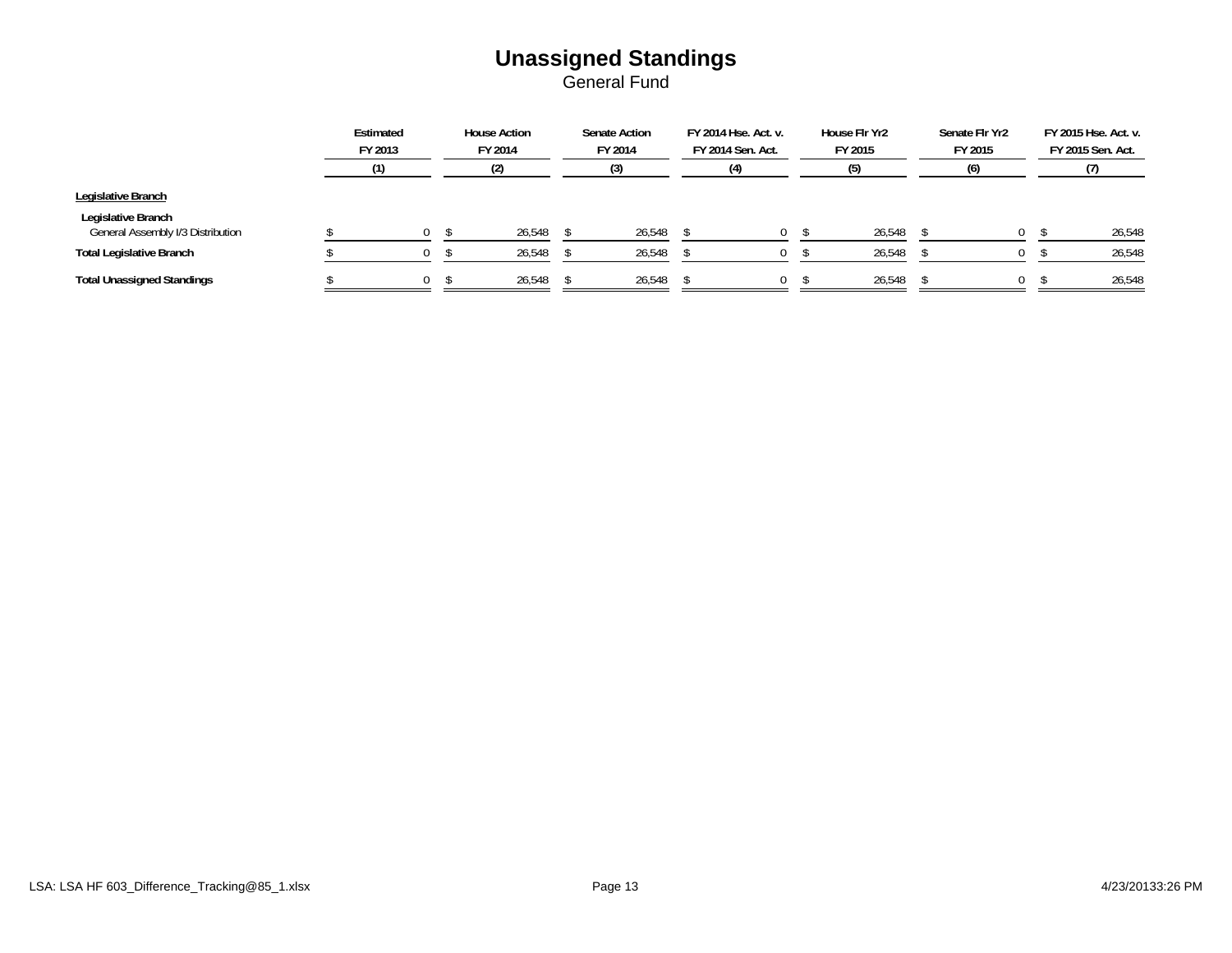### **Summary Data** Other Funds

|                               | Estimated<br>FY 2013 | <b>House Action</b><br>FY 2014 | <b>Senate Action</b><br>FY 2014 | FY 2014 Hse. Act. v.<br>FY 2014 Sen. Act. | House Flr Yr2<br>FY 2015 | Senate Flr Yr2<br>FY 2015 |      | FY 2015 Hse. Act. v.<br>FY 2015 Sen. Act. |
|-------------------------------|----------------------|--------------------------------|---------------------------------|-------------------------------------------|--------------------------|---------------------------|------|-------------------------------------------|
|                               |                      |                                |                                 |                                           | (5)                      | (6)                       |      |                                           |
| Administration and Regulation | 53.984.067           | 51.241.201                     | 51,121,201                      | 120,000                                   | 43.448.771               |                           | () 9 | 43,448,771                                |
| <b>Justice System</b>         |                      |                                | l.425                           | $-1.425$                                  |                          |                           |      | $\Omega$                                  |
| <b>Grand Total</b>            | 53,984,067           | 51.241.201                     | 51.122.626                      | 118.575                                   | 43.448.771               |                           |      | 43,448,771                                |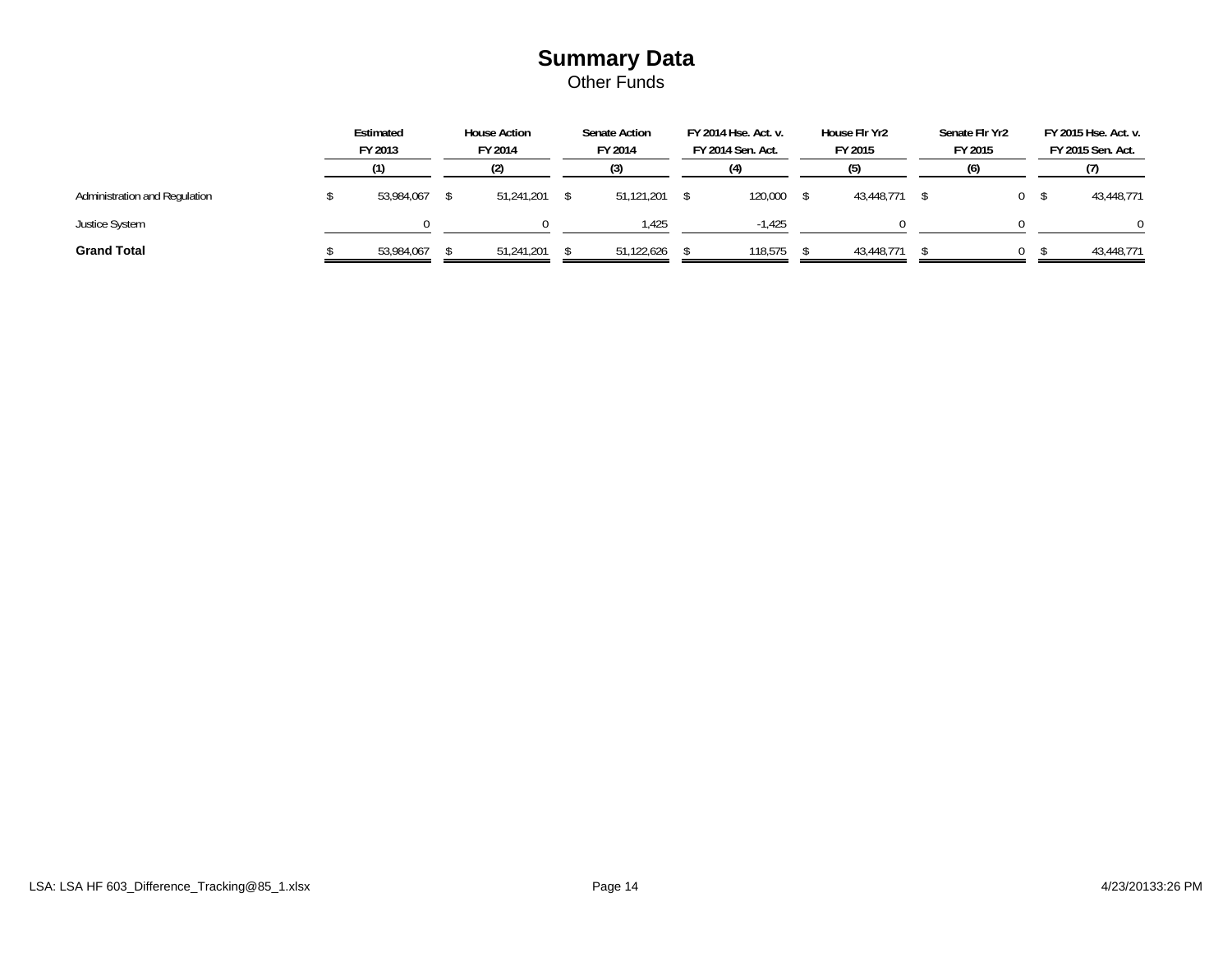Other Funds

|                                                                                                                      |    | Estimated<br>FY 2013               | <b>House Action</b><br>FY 2014             |               | <b>Senate Action</b><br>FY 2014       |                          | FY 2014 Hse. Act. v.<br>FY 2014 Sen. Act. |                         | House Flr Yr2<br>FY 2015           |            | Senate Flr Yr2<br>FY 2015 |                          | FY 2015 Hse. Act. v.<br>FY 2015 Sen. Act. |
|----------------------------------------------------------------------------------------------------------------------|----|------------------------------------|--------------------------------------------|---------------|---------------------------------------|--------------------------|-------------------------------------------|-------------------------|------------------------------------|------------|---------------------------|--------------------------|-------------------------------------------|
|                                                                                                                      |    | (1)                                | (2)                                        |               | (3)                                   |                          | (4)                                       |                         | (5)                                |            | (6)                       |                          | (7)                                       |
| Commerce, Dept. of                                                                                                   |    |                                    |                                            |               |                                       |                          |                                           |                         |                                    |            |                           |                          |                                           |
| <b>Banking Division</b><br><b>Banking Division - CMRF</b>                                                            | \$ | 9,098,170                          | \$<br>9,167,235                            | \$            | 9,167,235 \$                          |                          |                                           | $0 \quad$ \$            | 7,792,150                          | \$         | $\overline{0}$            | $\mathsf{\$}$            | 7,792,150                                 |
| <b>Credit Union Division</b><br>Credit Union Division - CMRF                                                         | \$ | 1,792,995                          | \$<br>1,794,256                            | \$            | 1,794,256 \$                          |                          | $\mathbf 0$                               | $\sqrt{5}$              | 1,525,118                          | \$         | 0 <sup>5</sup>            |                          | 1,525,118                                 |
| <b>Insurance Division</b><br>Insurance Division - CMRF                                                               | \$ | 4,983,244 \$                       | 5,032,989                                  | \$            | 5,032,989 \$                          |                          | $\mathbf 0$                               | \$                      | 4,278,041                          | $\sqrt{2}$ | 0 <sup>5</sup>            |                          | 4,278,041                                 |
| <b>Utilities Division</b><br><b>Utilities Division - CMRF</b>                                                        | \$ | 8,173,069                          | \$<br>8,179,405                            | \$            | 8,179,405                             | $\mathsf{\$}$            | $\mathbf 0$                               | $\sqrt[6]{\frac{1}{2}}$ | 6,952,494                          | \$         | $\overline{0}$            | $\sqrt[6]{}$             | 6,952,494                                 |
| Professional Licensing and Reg.<br>Field Auditor - Housing Impr. Fund                                                |    | 62,317                             | \$<br>62,317                               | <sup>\$</sup> | 62,317                                | \$                       | $\mathbf{0}$                              | \$                      | 52,969                             | \$         | 0                         | \$                       | 52,969                                    |
| Total Commerce, Dept. of                                                                                             |    | 24,109,795                         | \$<br>24,236,202                           | \$            | 24,236,202                            | \$                       | $\mathbf 0$                               | \$                      | 20,600,772                         | \$         | $\overline{0}$            | \$                       | 20,600,772                                |
| Inspections & Appeals, Dept. of                                                                                      |    |                                    |                                            |               |                                       |                          |                                           |                         |                                    |            |                           |                          |                                           |
| Inspections and Appeals, Dept. of<br>Medicaid Fraud - Fraud Annual Meeting<br>DIA - RUTF                             | Ŝ. | $\mathbf{0}$<br>1,623,897          | \$<br>$\Omega$<br>1,623,897                | \$            | 5,000<br>1,623,897                    | $\mathsf{\$}$            | $-5,000$                                  | \$                      | $\mathbf 0$<br>1,380,312           | $\sqrt{2}$ | 0                         | \$                       | 1,380,312                                 |
| Medicaid Fraud - Health Facilities<br>Medicaid Fraud - EBT Investigations                                            |    | 286,661<br>119,070                 |                                            |               |                                       |                          |                                           |                         | $\Omega$                           |            |                           |                          | $\mathbf{0}$                              |
| Medicaid Fraud - Dependent Adult<br>Medicaid Fraud - Boarding Homes                                                  |    | 885,262<br>119,480                 |                                            |               |                                       |                          |                                           |                         |                                    |            |                           |                          |                                           |
| DIA - Med Fraud - Dependent Adult Abuse<br>Medicaid Fraud - Assisted Living                                          |    | 250,000<br>1,339,527               |                                            |               |                                       |                          |                                           |                         |                                    |            |                           |                          |                                           |
| Total Inspections and Appeals, Dept. of                                                                              |    | 4,623,897                          | \$<br>1,623,897                            | $\mathsf{\$}$ | 1,628,897                             | $\overline{\mathcal{E}}$ | $-5,000$                                  | $\mathbb{S}$            | 1,380,312                          | $\sqrt{2}$ | $\Omega$                  | $\mathsf{\$}$            | 1,380,312                                 |
| Racing Commission<br>Pari-Mutuel Regulation Fund<br>Riverboat Regulation Fund<br><b>Gambling Socioeconomic Study</b> | Ŝ. | 3,062,765<br>3,045,719<br>$\Omega$ | \$<br>3,068,492 \$<br>3,045,719<br>125,000 |               | 3,068,492 \$<br>3,045,719<br>$\Omega$ |                          | 0<br>$\Omega$<br>125,000                  | \$                      | 2,608,218<br>2,588,861<br>$\Omega$ | \$         | 0<br>$\Omega$<br>U        | \$                       | 2,608,218<br>2,588,861<br>$\Omega$        |
| <b>Total Racing Commission</b>                                                                                       |    | 6,108,484                          | \$<br>6,239,211                            | \$            | 6,114,211                             | \$                       | 125,000                                   | \$                      | 5,197,079                          | \$         | 0                         | $\overline{\mathcal{S}}$ | 5,197,079                                 |
| Total Inspections & Appeals, Dept. of                                                                                |    | 10,732,381                         | \$<br>7,863,108                            | \$            | 7,743,108                             | \$                       | 120,000                                   | \$                      | 6,577,391                          | \$         | 0                         | \$                       | 6,577,391                                 |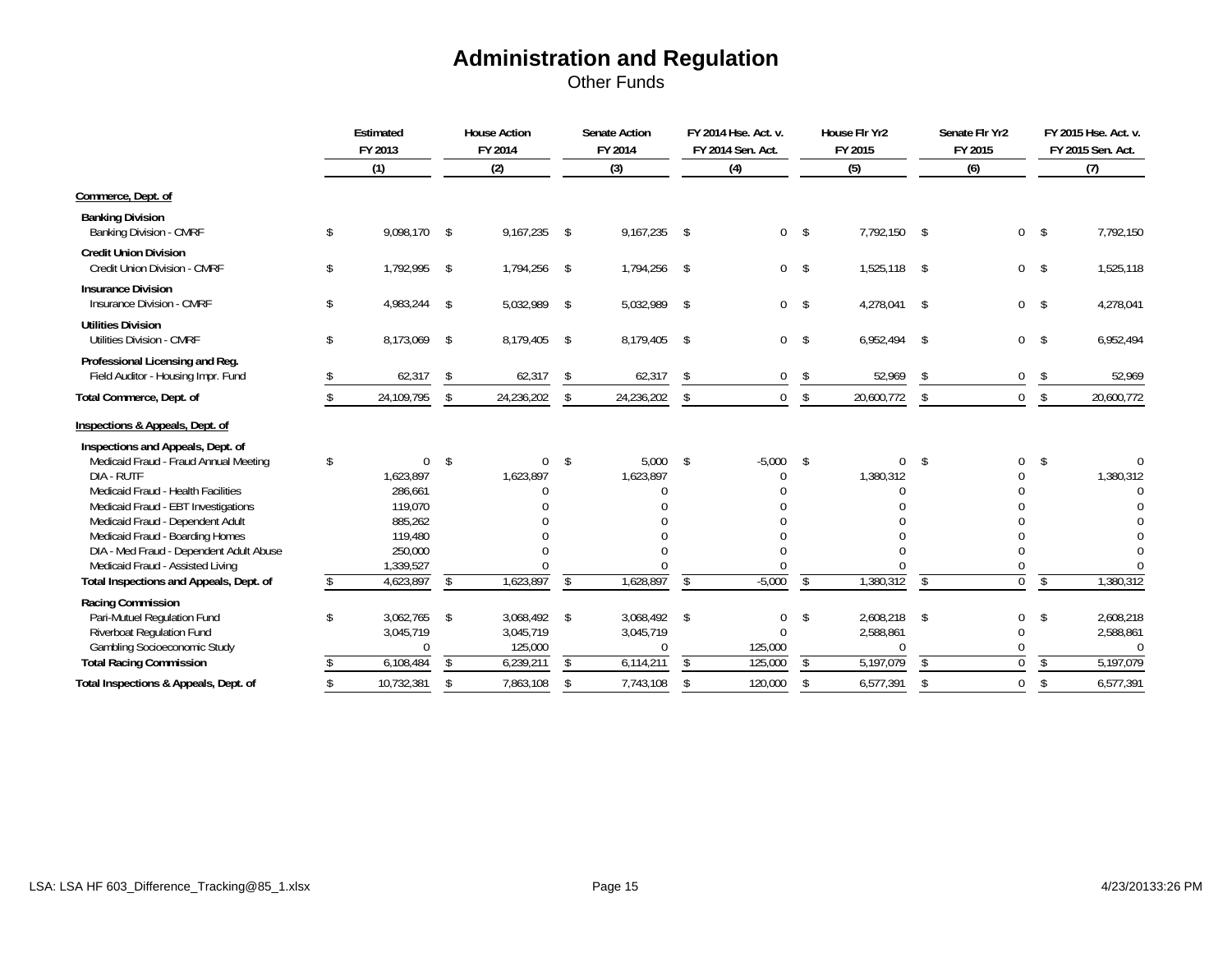Other Funds

|                                                            | Estimated<br>FY 2013 |               | <b>House Action</b><br>FY 2014 |     | <b>Senate Action</b><br>FY 2014 |      | FY 2014 Hse. Act. v.<br>FY 2014 Sen. Act. |    | House Flr Yr2<br>FY 2015 |    | Senate Flr Yr2<br>FY 2015 |    | FY 2015 Hse. Act. v.<br>FY 2015 Sen. Act. |
|------------------------------------------------------------|----------------------|---------------|--------------------------------|-----|---------------------------------|------|-------------------------------------------|----|--------------------------|----|---------------------------|----|-------------------------------------------|
|                                                            | (1)                  |               | (2)                            |     | (3)                             |      | (4)                                       |    | (5)                      |    | (6)                       |    | (7)                                       |
| Management, Dept. of                                       |                      |               |                                |     |                                 |      |                                           |    |                          |    |                           |    |                                           |
| Management, Dept. of<br>DOM Operations - RUTF              | 56,000               | -S            | 56,000                         | \$  | 56,000                          | S.   | 0                                         | -S | 47,600                   | \$ | 0                         | -S | 47,600                                    |
| Total Management, Dept. of                                 | 56,000               | -S            | 56,000                         | \$  | 56,000                          | -S   | $\mathbf{0}$                              | \$ | 47,600                   | \$ | 0                         | S. | 47,600                                    |
| Revenue, Dept. of                                          |                      |               |                                |     |                                 |      |                                           |    |                          |    |                           |    |                                           |
| Revenue, Dept. of<br>Motor Fuel Tax Admin - MVFT           | 1,305,775            | $\mathcal{S}$ | 1,305,775                      | -S  | 1,305,775                       | S.   | 0                                         | \$ | 1,109,909                | Ŝ. | 0                         | -S | 1,109,909                                 |
| Total Revenue, Dept. of                                    | 1,305,775            | -S            | 1,305,775                      | -S  | 1,305,775                       | -S   | 0                                         | S. | 1,109,909                | \$ | 0                         | S  | 1,109,909                                 |
| <b>Treasurer of State</b>                                  |                      |               |                                |     |                                 |      |                                           |    |                          |    |                           |    |                                           |
| <b>Treasurer of State</b><br>I-3 Expenses - RUTF           | 93,148               |               | 93,148                         | -\$ | 93,148                          | -S   | 0                                         | \$ | 79,176                   | \$ | 0                         | S  | 79,176                                    |
| <b>Total Treasurer of State</b>                            | 93,148               |               | 93,148                         | -\$ | 93,148                          | - \$ | 0                                         | S. | 79,176                   | S. |                           |    | 79,176                                    |
| <b>IPERS Administration</b>                                |                      |               |                                |     |                                 |      |                                           |    |                          |    |                           |    |                                           |
| <b>IPERS Administration</b><br><b>IPERS Administration</b> | 17,686,968           |               | 17,686,968                     |     | 17,686,968                      |      | 0                                         | -S | 15,033,923               | S. | 0                         |    | 15,033,923                                |
| <b>Total IPERS Administration</b>                          | 17,686,968           |               | 17,686,968                     | -S  | 17,686,968                      |      | $\mathbf{0}$                              |    | 15,033,923               | Ŝ. | 0                         |    | 15,033,923                                |
| <b>Total Administration and Regulation</b>                 | 53,984,067           | -S            | 51,241,201                     | \$  | 51,121,201                      | S    | 120,000                                   | \$ | 43,448,771               | \$ | 0                         | \$ | 43,448,771                                |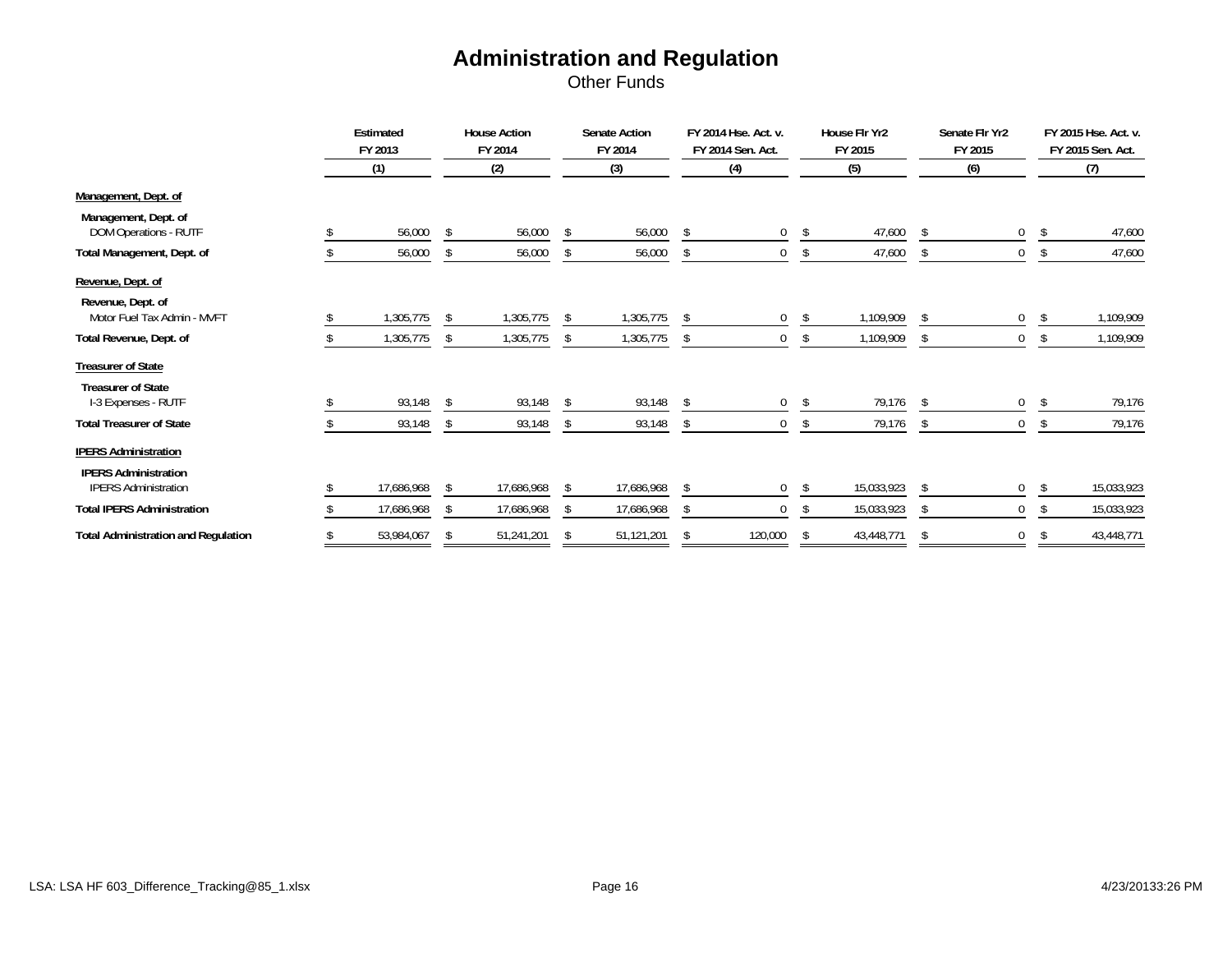### **Justice System** Other Funds

|                                                      | Estimated<br>FY 2013 | <b>House Action</b><br>FY 2014 | <b>Senate Action</b><br>FY 2014 | FY 2014 Hse. Act. v.<br>FY 2014 Sen. Act. | House Flr Yr2<br>FY 2015 | Senate Flr Yr2<br>FY 2015 | FY 2015 Hse. Act. v.<br>FY 2015 Sen. Act. |
|------------------------------------------------------|----------------------|--------------------------------|---------------------------------|-------------------------------------------|--------------------------|---------------------------|-------------------------------------------|
|                                                      |                      |                                |                                 | (4)                                       |                          |                           |                                           |
| Justice, Department of                               |                      |                                |                                 |                                           |                          |                           |                                           |
| <b>Consumer Advocate</b><br>Consumer Advocate - CMRF | $\Omega$             | $\Omega$                       | 1,425                           | $-1.425$                                  | $\Omega$                 |                           |                                           |
| Total Justice, Department of                         | $\theta$             |                                | 1,425                           | $-1,425$                                  |                          |                           |                                           |
| <b>Total Justice System</b>                          | $\Omega$             |                                | 1,425                           | $-1,425$                                  | $\Omega$                 | $^{0}$                    | $\Omega$                                  |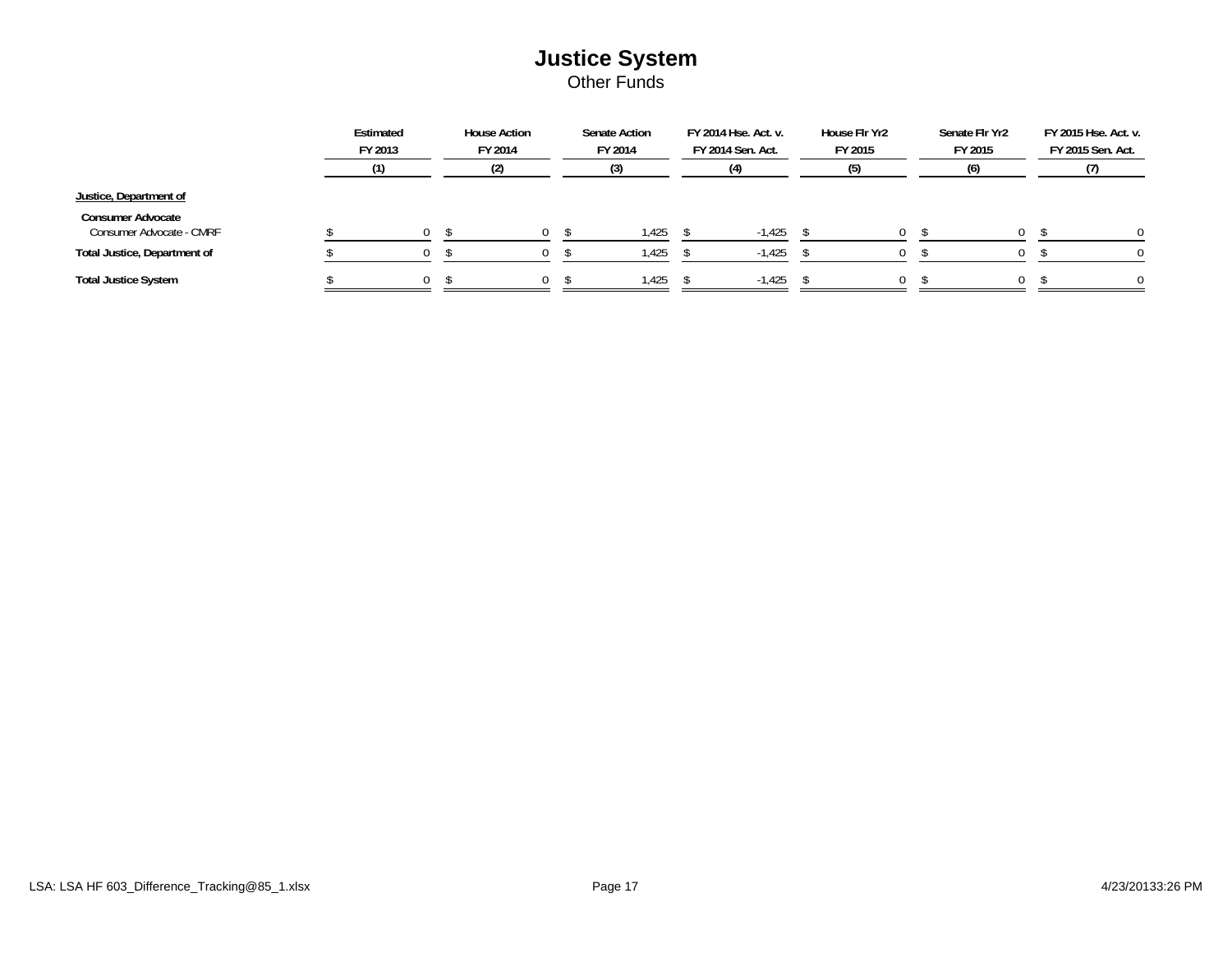### **Summary Data** FTE Positions

|                               | Estimated<br>FY 2013 | <b>House Action</b><br>FY 2014 | <b>Senate Action</b><br>FY 2014 | FY 2014 Hse. Act. v.<br>FY 2014 Sen. Act. | House Flr Yr2<br>FY 2015 | Senate Flr Yr2<br>FY 2015 | FY 2015 Hse. Act. v.<br>FY 2015 Sen. Act. |
|-------------------------------|----------------------|--------------------------------|---------------------------------|-------------------------------------------|--------------------------|---------------------------|-------------------------------------------|
|                               |                      |                                |                                 | И١                                        |                          |                           |                                           |
| Administration and Regulation | .294.34              | .281.79                        | 1.295.98                        | $-14.19$                                  | .281.72                  | 0.00                      | 1.281.72                                  |
| <b>Grand Total</b>            | .294.34              | .281.79                        | 1,295.98                        | $-14.19$                                  | 1.281.72                 | 0.00                      | 1,281.72                                  |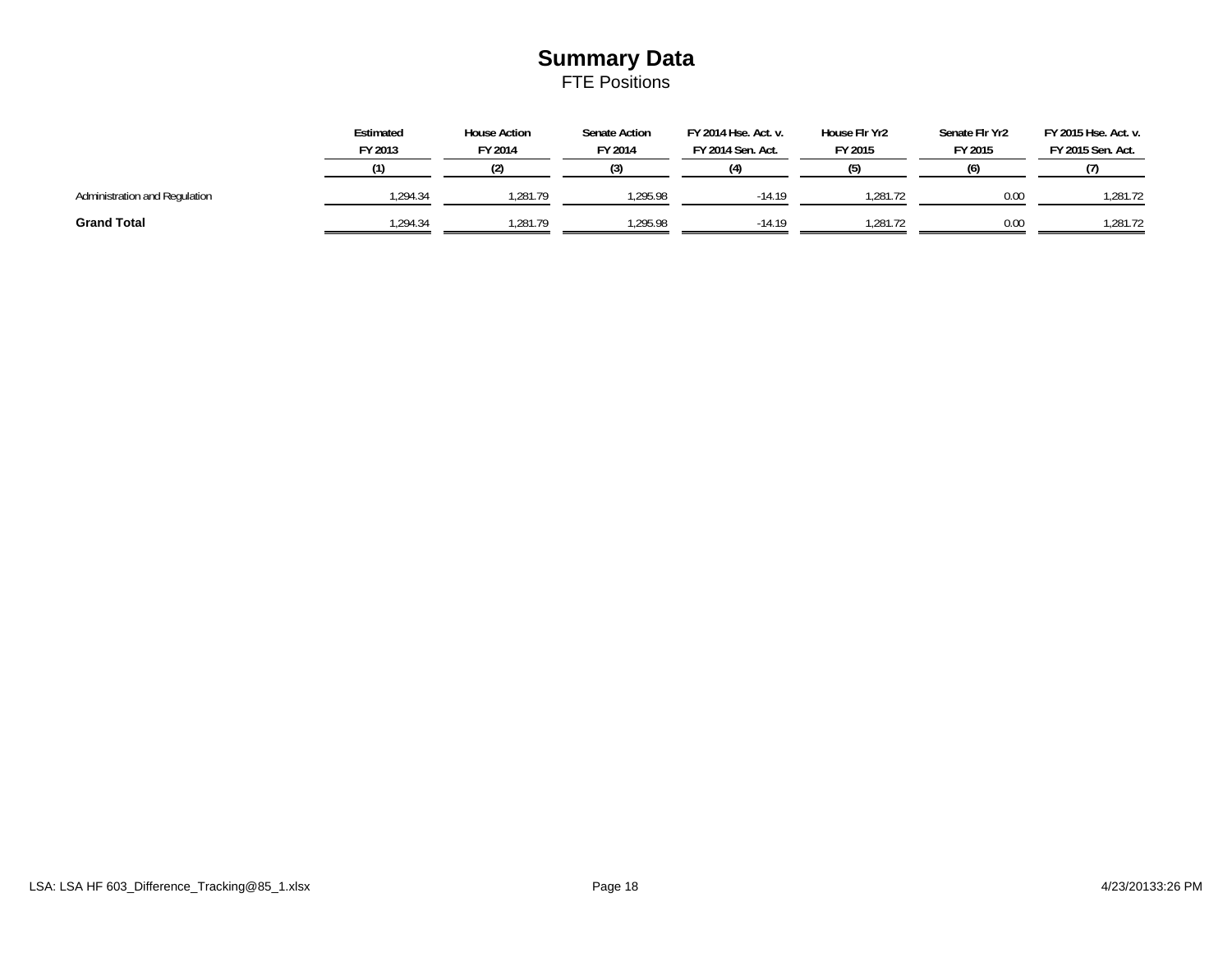FTE Positions

|                                                              | Estimated<br>FY 2013<br>(1) | <b>House Action</b><br>FY 2014<br>(2) | <b>Senate Action</b><br>FY 2014 | FY 2014 Hse. Act. v.<br>FY 2014 Sen. Act.<br>(4) | House Flr Yr2<br>FY 2015<br>(5) | Senate Flr Yr2<br>FY 2015<br>(6) | FY 2015 Hse. Act. v.<br>FY 2015 Sen. Act.<br>(7) |
|--------------------------------------------------------------|-----------------------------|---------------------------------------|---------------------------------|--------------------------------------------------|---------------------------------|----------------------------------|--------------------------------------------------|
|                                                              |                             |                                       | (3)                             |                                                  |                                 |                                  |                                                  |
| Administrative Services, Dept. of                            |                             |                                       |                                 |                                                  |                                 |                                  |                                                  |
| <b>Administrative Services</b>                               |                             |                                       |                                 |                                                  |                                 |                                  |                                                  |
| Administrative Services, Dept.                               | 77.74                       | 73.49                                 | 73.49                           | 0.00                                             | 73.42                           | 0.00                             | 73.42                                            |
| Utilities                                                    | 1.00                        | 1.00                                  | 1.00                            | 0.00                                             | 1.00                            | 0.00                             | 1.00                                             |
| Terrace Hill Operations                                      | 5.00                        | 7.00                                  | 5.00                            | 2.00                                             | 7.00                            | 0.00                             | 7.00                                             |
| Iowa Building Operations                                     | 6.74                        | 0.00                                  | 0.00                            | 0.00                                             | 0.00                            | 0.00                             | 0.00                                             |
| Total Administrative Services, Dept. of                      | 90.48                       | 81.49                                 | 79.49                           | 2.00                                             | 81.42                           | 0.00                             | 81.42                                            |
| <b>Auditor of State</b>                                      |                             |                                       |                                 |                                                  |                                 |                                  |                                                  |
| <b>Auditor Of State</b>                                      |                             |                                       |                                 |                                                  |                                 |                                  |                                                  |
| Auditor of State - General Office                            | 103.00                      | 103.00                                | 103.00                          | 0.00                                             | 103.00                          | 0.00                             | 103.00                                           |
| <b>Total Auditor of State</b>                                | 103.00                      | 103.00                                | 103.00                          | 0.00                                             | 103.00                          | 0.00                             | 103.00                                           |
| <b>Ethics and Campaign Disclosure</b>                        |                             |                                       |                                 |                                                  |                                 |                                  |                                                  |
| <b>Campaign Finance Disclosure</b>                           |                             |                                       |                                 |                                                  |                                 |                                  |                                                  |
| Ethics & Campaign Disclosure Board                           | 5.00                        | 5.00                                  | 5.00                            | 0.00                                             | 5.00                            | 0.00                             | 5.00                                             |
| <b>Total Ethics and Campaign Disclosure</b>                  | 5.00                        | 5.00                                  | 5.00                            | $0.00\,$                                         | 5.00                            | 0.00                             | 5.00                                             |
| Commerce, Dept. of                                           |                             |                                       |                                 |                                                  |                                 |                                  |                                                  |
| <b>Alcoholic Beverages</b>                                   |                             |                                       |                                 |                                                  |                                 |                                  |                                                  |
| <b>Alcoholic Beverages Operations</b>                        | 15.00                       | 15.00                                 | 18.50                           | $-3.50$                                          | 15.00                           | 0.00                             | 15.00                                            |
| Professional Licensing and Reg.                              |                             |                                       |                                 |                                                  |                                 |                                  |                                                  |
| Professional Licensing Bureau                                | 12.50                       | 12.00                                 | 12.50                           | $-0.50$                                          | 12.00                           | 0.00                             | 12.00                                            |
| <b>Banking Division</b>                                      |                             |                                       |                                 |                                                  |                                 |                                  |                                                  |
| Banking Division - CMRF                                      | 68.50                       | 70.50                                 | 74.50                           | $-4.00$                                          | 70.50                           | 0.00                             | 70.50                                            |
|                                                              |                             |                                       |                                 |                                                  |                                 |                                  |                                                  |
| <b>Credit Union Division</b><br>Credit Union Division - CMRF | 14.00                       |                                       |                                 | 0.00                                             | 15.00                           | 0.00                             |                                                  |
|                                                              |                             | 15.00                                 | 15.00                           |                                                  |                                 |                                  | 15.00                                            |
| <b>Insurance Division</b>                                    |                             |                                       |                                 |                                                  |                                 |                                  |                                                  |
| Insurance Division - CMRF                                    | 100.15                      | 99.50                                 | 100.15                          | $-0.65$                                          | 99.50                           | 0.00                             | 99.50                                            |
| <b>Utilities Division</b>                                    |                             |                                       |                                 |                                                  |                                 |                                  |                                                  |
| <b>Utilities Division - CMRF</b>                             | 79.00                       | 79.00                                 | 79.00                           | 0.00                                             | 79.00                           | 0.00                             | 79.00                                            |
| Total Commerce, Dept. of                                     | 289.15                      | 291.00                                | 299.65                          | $-8.65$                                          | 291.00                          | 0.00                             | 291.00                                           |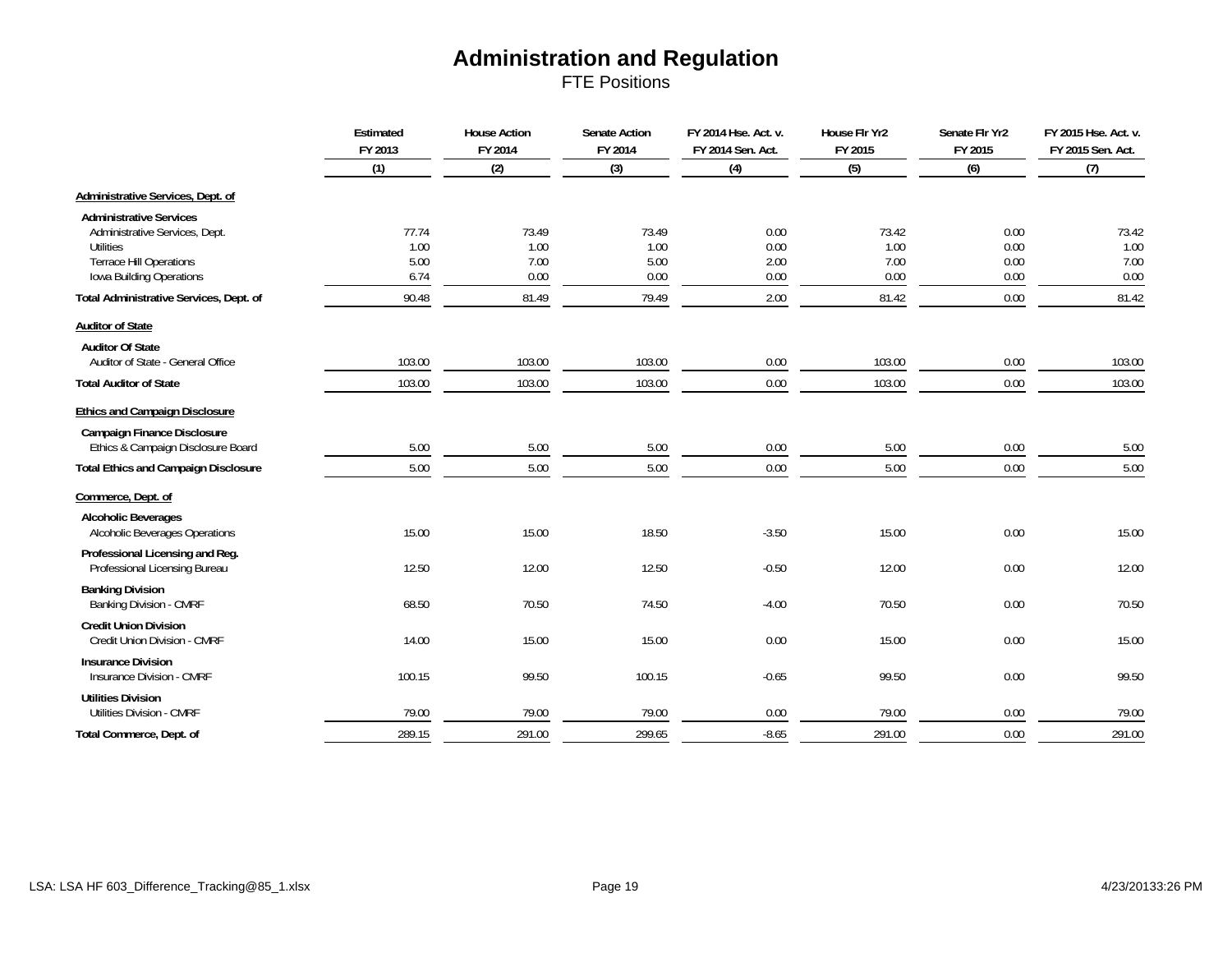FTE Positions

|                                                | Estimated<br>FY 2013<br>(1) | <b>House Action</b><br>FY 2014<br>(2) | <b>Senate Action</b><br>FY 2014<br>(3) | FY 2014 Hse. Act. v.<br>FY 2014 Sen. Act.<br>(4) | House Flr Yr2<br>FY 2015<br>(5) | Senate Flr Yr2<br>FY 2015<br>(6) | FY 2015 Hse. Act. v.<br>FY 2015 Sen. Act.<br>(7) |
|------------------------------------------------|-----------------------------|---------------------------------------|----------------------------------------|--------------------------------------------------|---------------------------------|----------------------------------|--------------------------------------------------|
|                                                |                             |                                       |                                        |                                                  |                                 |                                  |                                                  |
| Governor                                       |                             |                                       |                                        |                                                  |                                 |                                  |                                                  |
| <b>Governor's Office</b>                       |                             |                                       |                                        |                                                  |                                 |                                  |                                                  |
| Governor/Lt. Governor's Office                 | 23.00                       | 20.00                                 | 20.00                                  | 0.00                                             | 20.00                           | 0.00                             | 20.00                                            |
| Terrace Hill Quarters                          | 1.93                        | 0.00                                  | 2.00                                   | $-2.00$                                          | 0.00                            | 0.00                             | 0.00                                             |
| <b>Total Governor</b>                          | 24.93                       | 20.00                                 | 22.00                                  | $-2.00$                                          | 20.00                           | 0.00                             | 20.00                                            |
| Governor's Office of Drug Control Policy       |                             |                                       |                                        |                                                  |                                 |                                  |                                                  |
| Office of Drug Control Policy                  |                             |                                       |                                        |                                                  |                                 |                                  |                                                  |
| Drug Policy Coordinator                        | 4.00                        | 4.00                                  | 4.00                                   | 0.00                                             | 4.00                            | 0.00                             | 4.00                                             |
| Total Governor's Office of Drug Control Policy | 4.00                        | 4.00                                  | 4.00                                   | 0.00                                             | 4.00                            | 0.00                             | 4.00                                             |
| Human Rights, Dept. of                         |                             |                                       |                                        |                                                  |                                 |                                  |                                                  |
| Human Rights, Department of                    |                             |                                       |                                        |                                                  |                                 |                                  |                                                  |
| Human Rights Administration                    | 5.56                        | 5.35                                  | 5.65                                   | $-0.30$                                          | 5.35                            | 0.00                             | 5.35                                             |
| Community Advocacy and Services                | 9.36                        | 9.38                                  | 9.62                                   | $-0.24$                                          | 9.38                            | 0.00                             | 9.38                                             |
| Total Human Rights, Dept. of                   | 14.92                       | 14.73                                 | 15.27                                  | $-0.54$                                          | 14.73                           | 0.00                             | 14.73                                            |
| Inspections & Appeals, Dept. of                |                             |                                       |                                        |                                                  |                                 |                                  |                                                  |
| Inspections and Appeals, Dept. of              |                             |                                       |                                        |                                                  |                                 |                                  |                                                  |
| Administration Division                        | 11.90                       | 13.65                                 | 13.65                                  | 0.00                                             | 13.65                           | 0.00                             | 13.65                                            |
| <b>Administrative Hearings Division</b>        | 23.00                       | 23.00                                 | 23.00                                  | 0.00                                             | 23.00                           | 0.00                             | 23.00                                            |
| Investigations Division                        | 57.50                       | 61.50                                 | 61.50                                  | 0.00                                             | 61.50                           | 0.00                             | 61.50                                            |
| <b>Health Facilities Division</b>              | 115.75                      | 113.00                                | 113.00                                 | 0.00                                             | 113.00                          | 0.00                             | 113.00                                           |
| <b>Employment Appeal Board</b>                 | 11.00                       | 11.00                                 | 11.00                                  | 0.00                                             | 11.00                           | 0.00                             | 11.00                                            |
| Child Advocacy Board                           | 32.25                       | 32.25                                 | 32.25                                  | 0.00                                             | 32.25                           | 0.00                             | 32.25                                            |
| Food and Consumer Safety                       | 23.25                       | 23.25                                 | 23.25                                  | 0.00                                             | 23.25                           | 0.00                             | 23.25                                            |
| Total Inspections and Appeals, Dept. of        | 274.65                      | 277.65                                | 277.65                                 | 0.00                                             | 277.65                          | 0.00                             | 277.65                                           |
| Racing Commission                              |                             |                                       |                                        |                                                  |                                 |                                  |                                                  |
| Pari-Mutuel Regulation Fund                    | 32.03                       | 32.03                                 | 32.03                                  | 0.00                                             | 32.03                           | 0.00                             | 32.03                                            |
| Riverboat Regulation Fund                      | 40.72                       | 40.72                                 | 40.72                                  | 0.00                                             | 40.72                           | 0.00                             | 40.72                                            |
| <b>Total Racing Commission</b>                 | 72.75                       | 72.75                                 | 72.75                                  | 0.00                                             | 72.75                           | 0.00                             | 72.75                                            |
| Total Inspections & Appeals, Dept. of          | 347.40                      | 350.40                                | 350.40                                 | 0.00                                             | 350.40                          | 0.00                             | 350.40                                           |